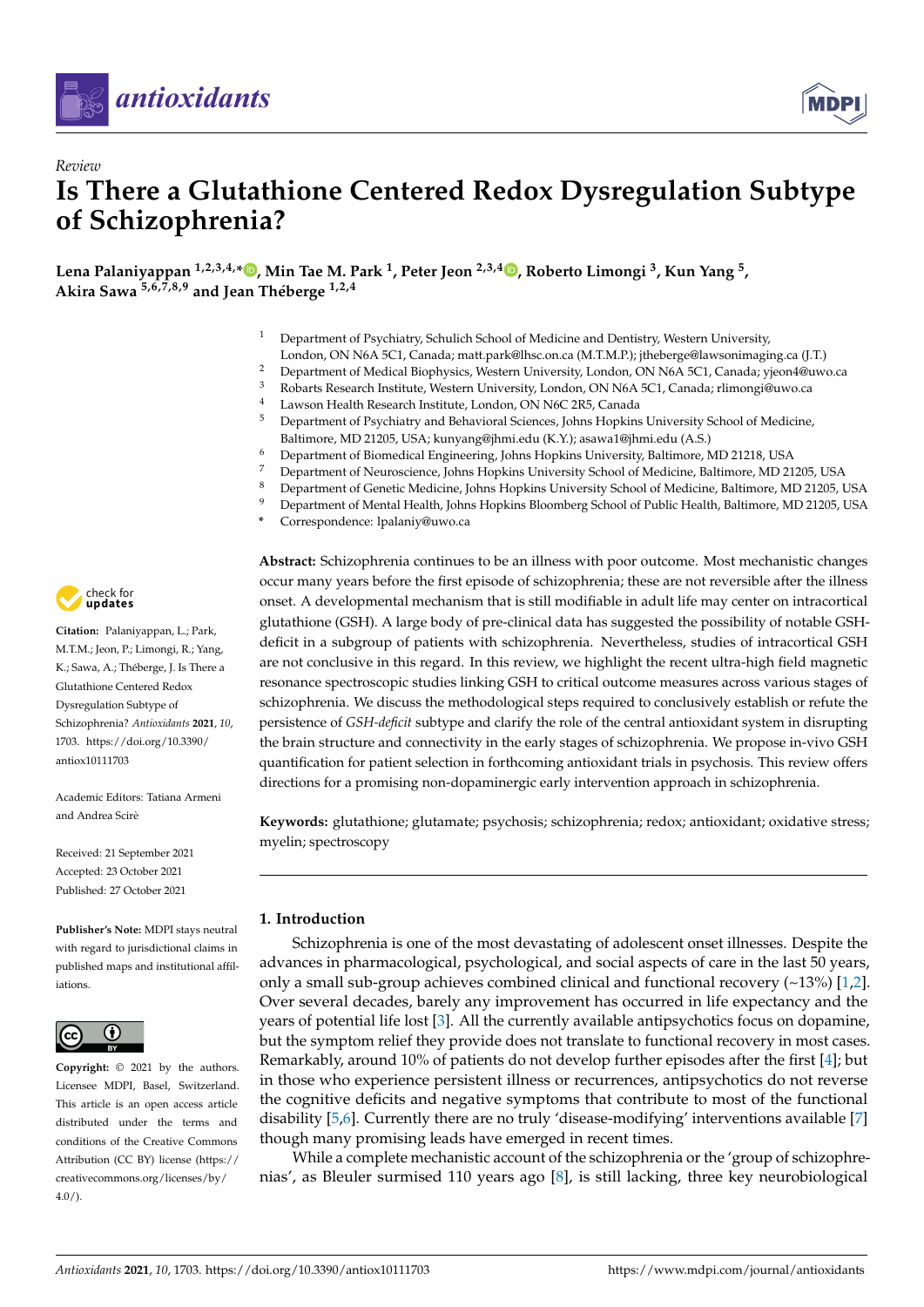substrates of the disabling illness trajectory have emerged in recent times. (1) glutamatergic dysfunction in early stages [\[9,](#page-10-8)[10\]](#page-10-9) related to excitation–inhibition imbalance resulting from prefrontal parvalbumin interneuron deficits in the cortical microcircuit [\[11](#page-10-10)[,12\]](#page-10-11) (2) dysconnectivity of large-scale brain networks (especially involving the dorsal anterior cingulate cortex [ACC] and insula) in prodromal stages before the first-episode [\[13–](#page-10-12)[16\]](#page-10-13), related to persistent symptom burden [\[17–](#page-10-14)[19\]](#page-11-0) and cognitive deficits [\[20](#page-11-1)[–22\]](#page-11-2), and (3) microstructural changes in the grey [\[23,](#page-11-3)[24\]](#page-11-4) and white matter [\[25–](#page-11-5)[27\]](#page-11-6), predating the illness but becoming more prominent during the first-episode [\[24\]](#page-11-4), possibly reflecting the loss of dendritic spines [\[28,](#page-11-7)[29\]](#page-11-8) and myelination deficits [\[30](#page-11-9)[,31\]](#page-11-10). Despite these mechanistic insights no accessible therapeutic targets have emerged yet. This is because most changes occur in early developmental periods that precede the illness onset by many years. By the time symptoms first appear, most neural disruptions are already well established and often irreversible. Therefore, there is an urgent need to identify pathways of poor outcome in schizophrenia that remain 'modifiable' *after* the symptom onset.

#### **2. Glutathione in Schizophrenia**

One of the pathways of poor outcome that has its roots in early life but continues to remain modifiable in later stages of illness may be the antioxidant pathway. Destructive free radicals that damage brain tissue are by-products of oxidative metabolism but are effectively scavenged by antioxidants. Glutathione [GSH] is the cardinal antioxidant in brain cells. In preclinical models of schizophrenia, early GSH deficit contributes to dysfunction of prefrontal parvalbumin interneurons [\[32](#page-11-11)[,33\]](#page-11-12), increased susceptibility of excitotoxic pyramidal cell damage especially in the presence of a hyperdopaminergic state [\[34](#page-11-13)[,35\]](#page-11-14), reduced dendritic spines [\[36\]](#page-11-15), reduced stability of axonal projections [\[37\]](#page-11-16), and facilitates oligodendrocyte cell death disrupting myelin formation [\[38–](#page-11-17)[41\]](#page-11-18). Crucially, agents that improve GSH levels ameliorate the effects of oxidative stress in various preclinical models of schizophrenia (ketamine [\[42\]](#page-11-19), GluN2A [\[43\]](#page-12-0) or neonatal ventral hippocampal lesions [\[44,](#page-12-1)[45\]](#page-12-2), perinatal infection [\[46\]](#page-12-3), stimulant exposure [\[46\]](#page-12-3), and maternal immune activation [\[47\]](#page-12-4)). This large body of evidence has led to the claim that various mechanistic strands underlying schizophrenia converge on the "hub of oxidative stress" indexed by GSH [\[48](#page-12-5)[,49\]](#page-12-6). Preclinical models with early GSH deficit (i.e., from postnatal day 0 onwards) display various schizophrenia-like features in adult life, including a sensitivity to dopamine excess [\[50\]](#page-12-7), and prefrontal hypomyelination [\[51\]](#page-12-8). Nevertheless, chronic periadolescent treatment with the glutathione precursor N-acetylcysteine (postnatal days 5–90) restores antioxidant-related and myelin-related mRNA expression improving cognitive flexibility in later life [\[51\]](#page-12-8). Thus, despite the likely developmental origins of the GSHdeficit, a phenotype 'rescue' is possible in preclinical models with interventions in later life. Such 'rescue' effects on myelination have also been reported in patients with early psychosis taking GSH precursors as supplements [\[52\]](#page-12-9), offering GSH-deficit as a potentially modifiable pathway of poor outcomes in schizophrenia. In this context, early identification of individuals with GSH-deficit from clinical samples of patients with schizophrenia assumes paramount importance.

#### **3. Intracortical GSH in Schizophrenia: MRS Studies**

Peripheral antioxidant markers are reduced in patients with schizophrenia [\[53,](#page-12-10)[54\]](#page-12-11). Genetic [\[55,](#page-12-12)[56\]](#page-12-13) and cell biology studies [\[57](#page-12-14)[–59\]](#page-12-15) indicate that the ability to produce GSH in the face of oxidative stress is likely to be reduced in the patients, at least a subset of them. More direct demonstration of low GSH levels comes from in vivo Magnetic Resonance Spectroscopic (MRS) studies and cerebrospinal fluid measurements or post-mortem quantification of glutathione. Early in vivo studies reported 27–52% GSH reduction [\[60–](#page-12-16)[62\]](#page-12-17) in established schizophrenia. For many subsequent MRS GSH studies, the anterior cingulate cortex (ACC) has been the chosen region of interest given its relevance to schizophrenia as well as the technical advantage (uniform field homogeneity, higher signal-to-noise, narrow spectral peak width, low probability of susceptibility artefacts) offered by a midline MRS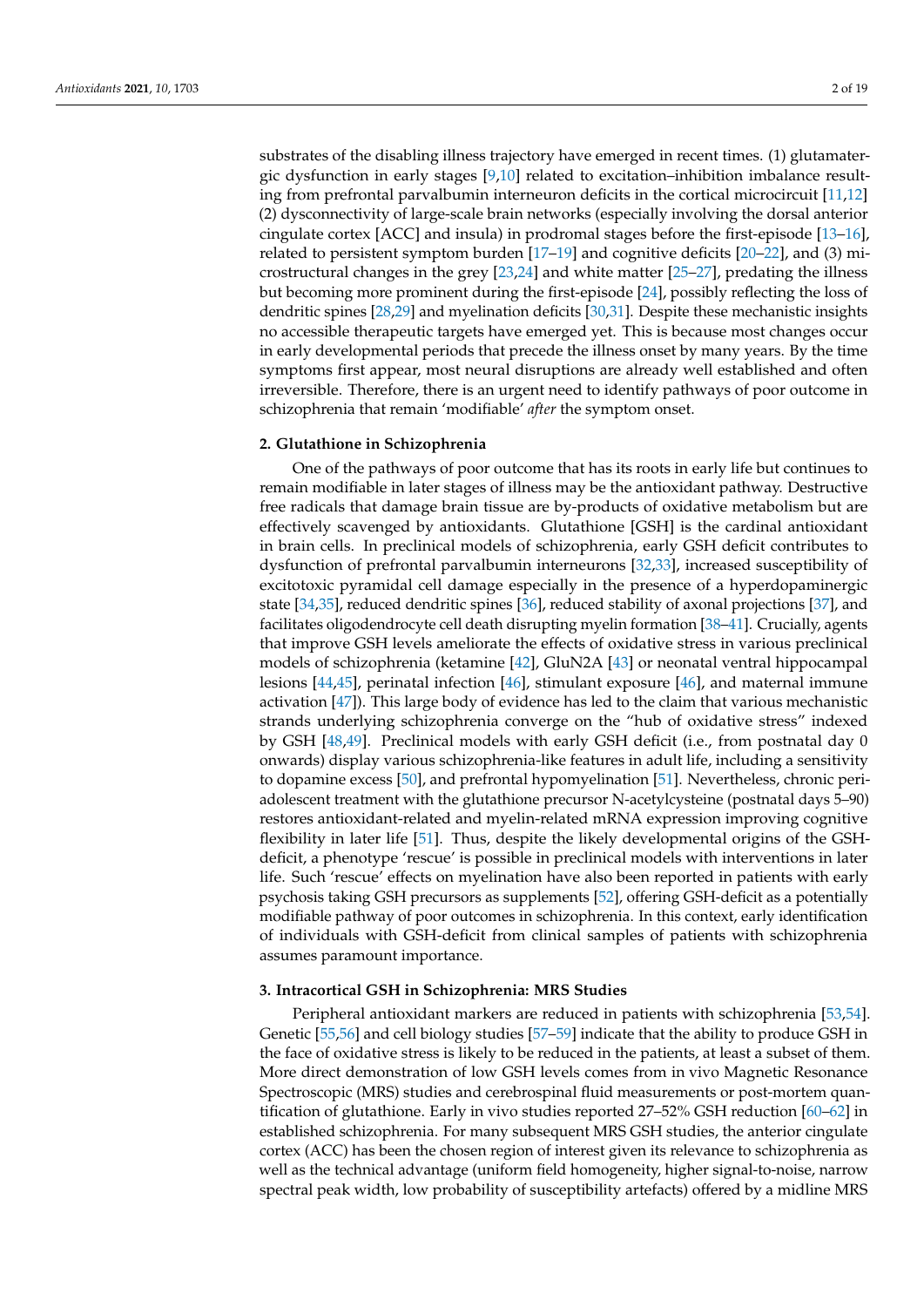voxel placement [\[63\]](#page-12-18). A recent synthesis of cross-sectional MRS studies demonstrated a small but significant GSH reduction (effect size  $= 0.26$ ) in the ACC region in schizophrenia [\[64\]](#page-12-19). Interestingly, of the 12 studies that were included in this meta-analysis, only two reported significant GSH differences between patients and HCs [\[60](#page-12-16)[,65\]](#page-13-0), contributing to a modest reduction in GSH among patients. This small but significant GSH reduction in schizophrenia has been reported by two other meta-analyses, one restricted to ultra-high field 7T MRS studies (effect size = 0.21) [\[66\]](#page-13-1) and the other including all central measures of GSH MRS, CSF and post-mortem samples (effect size = 0.26) [\[67\]](#page-13-2).

Since 2018, several MRS studies on ACC GSH in schizophrenia have been published [\[68](#page-13-3)[–74\]](#page-13-4) (Table [1\)](#page-2-0). While the largest study to date supports Das and colleagues' report of GSH reduction in early stages of schizophrenia [\[74\]](#page-13-4), smaller studies have found no differences in patients when compared to healthy controls. Interestingly, samples of acutely symptomatic, untreated first-episode patients report higher levels of ACC GSH than healthy controls [\[72](#page-13-5)[,73\]](#page-13-6) which is not seen in other post-acute samples beyond 1–2 years of illness that are likely to include more treatment-resistant subjects [\[68](#page-13-3)[,71](#page-13-7)[,74\]](#page-13-4).

These observations present a more nuanced picture of intracortical GSH aberrations than what can be expected from preclinical studies or from the large effect of size reduction of peripheral GSH measures in schizophrenia.

<span id="page-2-0"></span>

| Study                                  | No.<br>Patients/<br>Controls | Females/<br><b>Males</b><br>Patients | No. of<br>Females/Males<br>Controls | Age of<br>Patients<br>(Years)<br>Mean (SD) | Age of<br>Controls<br>(Years)<br>Mean (SD) | <b>Clinical Features</b>                                                                                            | Duration of<br><b>Illness (Years)</b><br>Mean (SD) |
|----------------------------------------|------------------------------|--------------------------------------|-------------------------------------|--------------------------------------------|--------------------------------------------|---------------------------------------------------------------------------------------------------------------------|----------------------------------------------------|
| Coughlin et al.,<br>2021               | 46/50<br>$(16/10*)$          | 12/34                                | 16/34                               | 34.17 (11.8)                               | 32.06 (11.28)                              | Chronic, stable phase of<br>schizophrenia; 13% no APD.<br>ACC GSH patients = HC                                     | 12.36 (11.45)                                      |
| Dempster et al.,<br>2020 <sup>a</sup>  | 26/27                        | 5/21                                 | 10/17                               | 24.04(5.4)                                 | 21.48 (3.57)                               | Acute, untreated psychosis;<br>dACC GSH patients = HC;<br>Higher GSH in patients<br>with faster response to<br>APD. | 0.54(1.25)                                         |
| Godlewska<br>et al., 2021              | 17/18<br>$(14/18*)$          | 0/17                                 | 0/18                                | 25.6(1.1)                                  | 27.1(0.8)                                  | Stabilized first-episode;<br>diagnostic information<br>$N/A$ ; 12% no APD; ACC<br>GSH patients = HC                 | 2.54(0.28)                                         |
| Iwata et al.,<br>2021 <sup>b</sup>     | 21/26                        | 5/16                                 | 7/19                                | 46.3(12.7)                                 | 40.8(13.2)                                 | First line treatment<br>responders; dACC GSH<br>$patients = HC$                                                     | 20.0(12.2)                                         |
| Iwata et al.,<br>2021 <sup>b</sup>     | 27/26                        | 8/19                                 | 7/19                                | 40.5(11.2)                                 | 40.8(13.2)                                 | TRS-Clozapine<br>responders; dACC GSH<br>$patients = HC$                                                            | 16.4(9.7)                                          |
| Iwata et al.,<br>2021 <sup>b</sup>     | 24/26                        | 5/19                                 | 7/19                                | 44.8 (13.2)                                | 40.8 (13.2)                                | TRS-Clozapine<br>non-responders; dACC<br>GSH patients = HC                                                          | 23.5(13.2)                                         |
| Limongi et al.,<br>$2021$ <sup>a</sup> | 19/20                        | 7/12                                 | 9/11                                | 21.7(3.3)                                  | 21.3(3.7)                                  | Acute, untreated psychosis;<br>60% no APD; dACC GSH<br>patients > HC                                                | 1.1(1.8)                                           |
| Pan et al., 2021<br>a,b                | 16/25                        | 3/13                                 | 11/14                               | 21.81 (3.17)                               | 22.12 (3.54)                               | Acute psychosis with high<br>disorganization; >65%<br>schizophrenia. dACC GSH<br>patients > HC                      | 0.98(1.13)                                         |
| Pan et al., 2021<br>a,b                | 24/25                        | 6/18                                 | 11/14                               | 23.71 (5.43)                               | 22.12 (3.54)                               | Acute psychosis with low<br>disorganization; >80%<br>schizophrenia. dACC GSH<br>$patients = HC$                     | 0.91(1.7)                                          |

**Table 1.** Studies of intracortical GSH published since Das et al., 2018.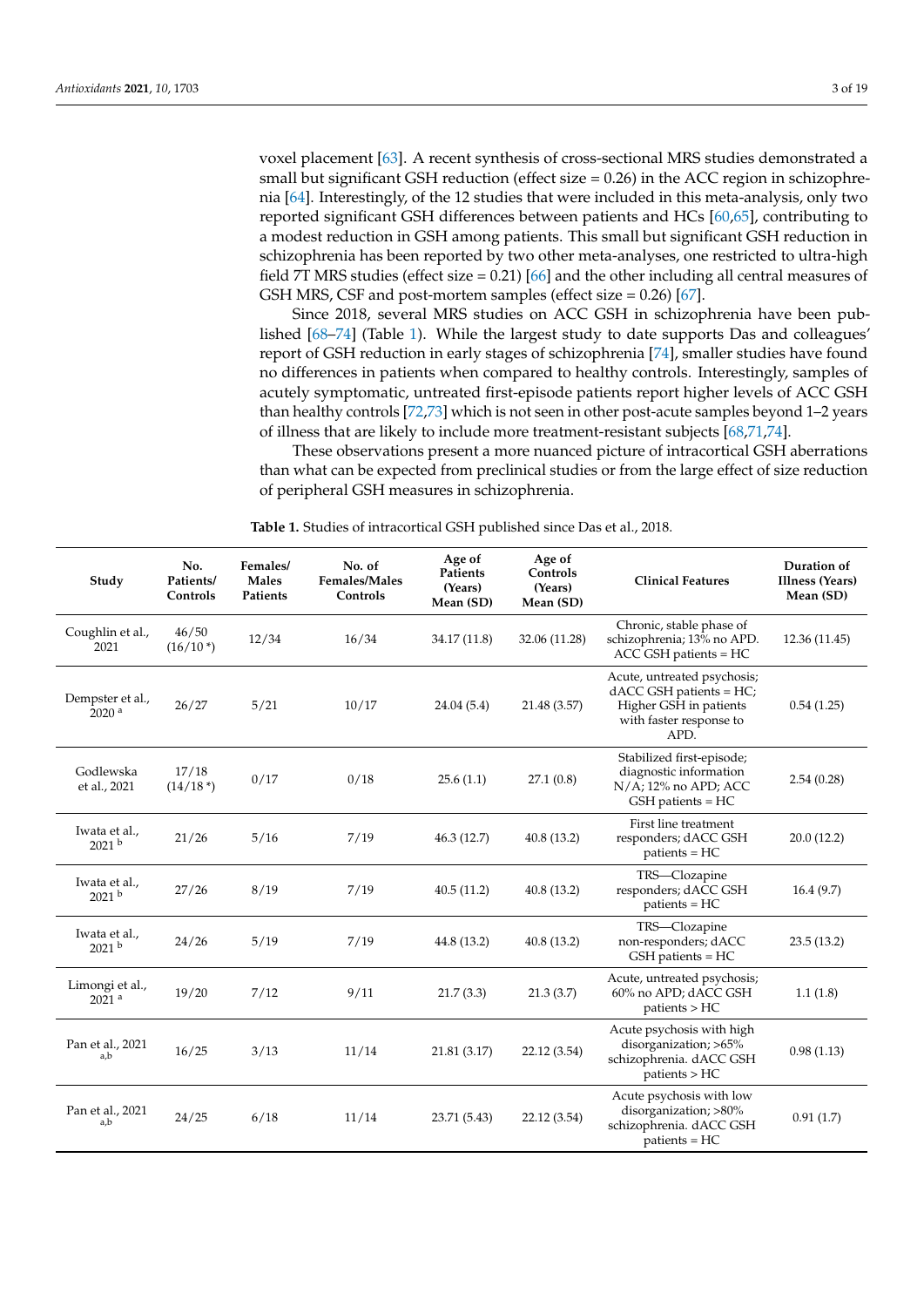| Study                | No.<br>Patients/<br>Controls | Females/<br>Males<br>Patients | No. of<br><b>Females/Males</b><br>Controls | Age of<br>Patients<br>(Years)<br>Mean (SD) | Age of<br>Controls<br>(Years)<br>Mean (SD) | <b>Clinical Features</b>                                                                      | Duration of<br>Illness (Years)<br>Mean (SD) |
|----------------------|------------------------------|-------------------------------|--------------------------------------------|--------------------------------------------|--------------------------------------------|-----------------------------------------------------------------------------------------------|---------------------------------------------|
| Wang et al.,<br>2019 | 81/91<br>$(74/88*)$          | 24/57                         | 49/42                                      | $22.3$ [4.4]                               | 23.3(3.9)                                  | Stabilized first-episode;<br><65% of sample had<br>schizophrenia. dACC GSH<br>$HC >$ patients | 1.27(0.8)                                   |

\* Final sample with available MRS glutathione (GSH) data; all demographic information refers to the original larger sample. <sup>a</sup> overlapping samples; <sup>b</sup> same healthy control samples, distinct patient samples, reported in the same manuscript. APD: Antipsychotic Drugs, dACC: Dorsal Anterior Cingulate Cortex. HC: Healthy control subjects, NA: Data not available; SD: Standard Deviation; TRS: Treatment Resistant Schizophrenia.

> The heterogeneity observed in MRS studies of ACC GSH in schizophrenia highlights two distinct possibilities. First, there are likely to be at least two subgroups of patients, one with notable GSH deficit, and the other with near-normal or supra-normal levels of GSH compared to healthy subjects. Both these subgroups are most likely to be apparent among the untreated first episode patients with more florid positive symptoms but less cognitive deficits and more favourable treatment response profile than more established cases. One of the earliest reports linking increased intracortical GSH with favourable treatment outcomes came from the study of Wood and colleagues [\[75\]](#page-13-8). They reported a 22% increase in medial temporal GSH levels in first episode psychosis; in a sub-sample from this study [\[76\]](#page-13-9), treatment related increase in GSH was associated with a gain in global functioning scores. ACC GSH levels were not examined in their sample. We observed that in untreated first episode patients, an elevated ACC GSH at the time of presentation occurred in those with more florid disorganization [\[73\]](#page-13-6) but most of these subjects responded briskly to the regular antipsychotic treatments over the next 6 months [\[69\]](#page-13-10). Help seeking subjects with subthreshold psychotic symptoms display better social and occupational functioning when ACC GSH levels are higher [\[77\]](#page-13-11). In the meta-analysis of Das and colleagues we noted a small but significant increase in ACC GSH in bipolar disorder, a phenotype that is often associated with better functional outcomes than schizophrenia [\[64\]](#page-12-19). Samples with more established schizophrenia with residual symptoms and impaired functioning are likely to have an over-representation of the subgroup with GSH deficit. Based on the reported effect-sizes of the observed GSH deficit across chronic and partially treatment-resistant samples [\[64,](#page-12-19)[67\]](#page-13-2), it is likely that only a subgroup of patients have a notable GSH-deficit. Nonetheless, this subgroup of patients with GSH-deficit are likely to be treatment-resistant; a recent 7-Tesla MRS study in first-episode psychosis reports a large effect-size (Cohen's d = 0.83) reduction in ACC GSH in 32 treatment-resistant patients compared to 106 nontreatment-resistant patients [\[78\]](#page-13-12).

> The second possibility is that in a patient with schizophrenia, GSH levels may vary with the stage of illness. Acute, untreated symptomatic state may relate to higher levels of GSH than stable clinical states of schizophrenia. Increase in GSH level may mark a compensatory response to acute oxidative stress that may not be sustained as the illness progresses to a more persistent stage. Longitudinal studies of intracortical GSH are limited; most patient cohorts with repeated MRS acquisitions to date did not measure GSH [\[79–](#page-13-13)[83\]](#page-13-14). To our knowledge, only two studies report on longitudinal GSH measurements in psychosis to date. In a sample of 21 subjects with first episode schizophrenia scanned at baseline with <3 days of lifetime antipsychotic exposure and followed after 6 months of antipsychotic treatment, GSH levels were highly stable (Mean (SD) at baseline =1.71 (0.36), at 6-months  $= 1.75 (0.23) [84]$  $= 1.75 (0.23) [84]$ . The same stability in GSH levels was also seen in the 10 demographically healthy controls scanned at two time points (Mean(SD) at baseline =1.64 (0.25), at 6-months = 1.63 (0.32)) [\[84\]](#page-13-15). In a larger sample of 38 patients with first episode psychosis (onset within 2 years) and 48 healthy controls followed up over 4 years [\[85\]](#page-14-0), GSH levels was found to have a near zero change in all five studied brain regions (ACC, thalamus, DLPFC, centrum semiovale, and orbitofrontal cortex) over time, strongly arguing for a 'trait-like' stability of GSH levels compared to other metabolites. These observations do

**Table 1.** *Cont.*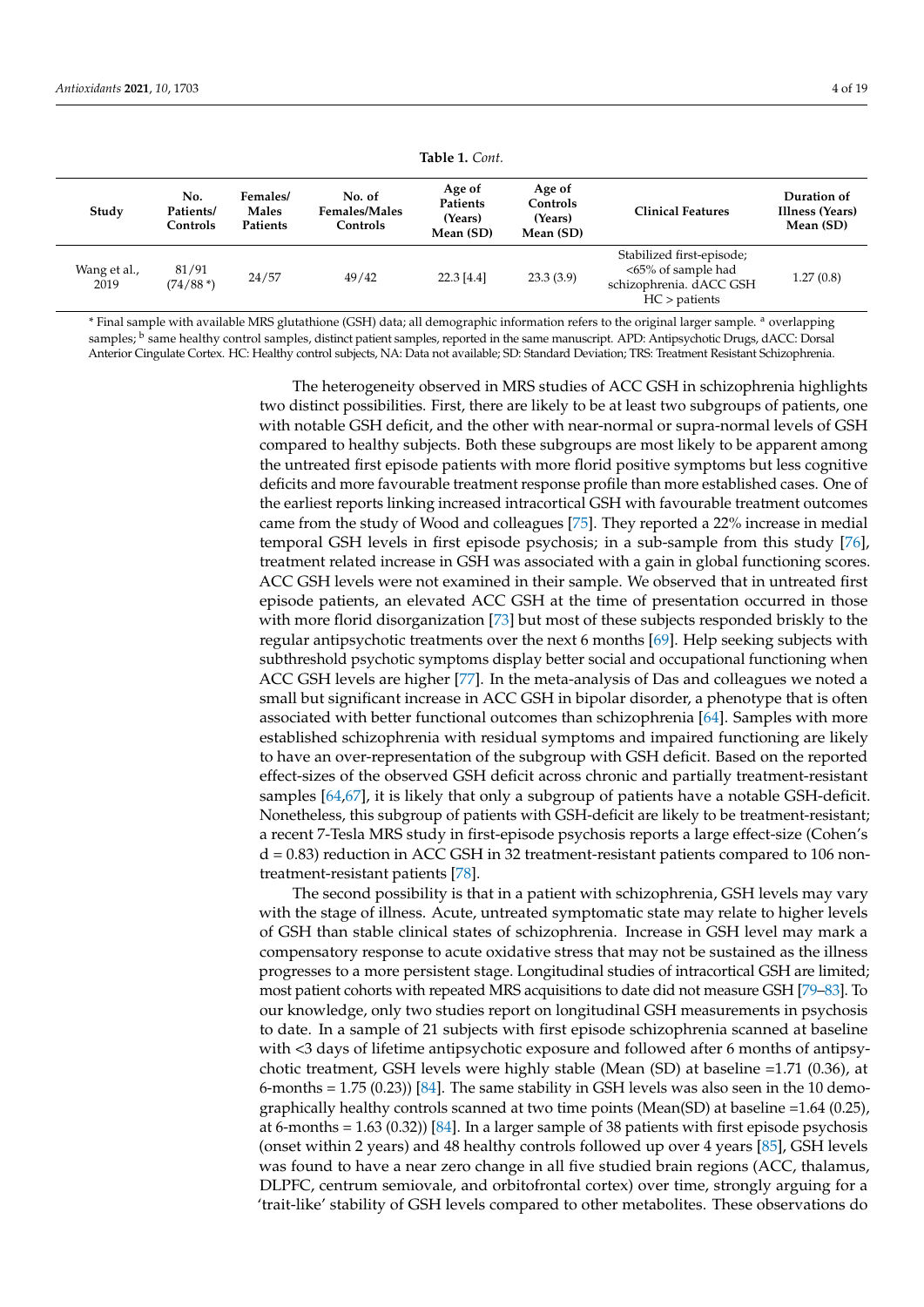not rule out within-individual differences over time, and the possibility of an early excess in untreated state; but provide a strong support for the presence of a distinct subgroup with GSH-deficit that is over-represented in more established phase of schizophrenia, in association with reduced treatment responsiveness and poor functional outcomes.

#### **4. Factors Contributing to the Putative Intracortical GSH Deficit**

In the next two sections we focus on factors contributing to the putative intracortical GSH-deficit and the pathophysiological consequences of this deficit.

Preclinical studies discussed earlier insinuate the possibility of a constitutional defect in GSH synthesis in schizophrenia. Defective production of GSH due to reduced expression of the GSH synthesizing enzyme Glycine Cysteine Ligase (GCL), has been demonstrated in patient-derived cell culture studies [\[57\]](#page-12-14). The high-risk variant gene encoding GCL's catalytic subunit (GCLC) with eight or nine GAG repeats as opposed to seven was seen in 36% of patients, but only 3% of healthy controls in some samples [\[57\]](#page-12-14). Later studies failed to replicate an association between high-risk GCLC variant and lower GSH levels in schizophrenia [\[68](#page-13-3)[,71](#page-13-7)[,86\]](#page-14-1). Thus, the high risk variants do not consistently indicate low intracortical GSH [\[62\]](#page-12-17). In the same vein, low GSH levels in post-mortem brain tissue of patients with schizophrenia are observed despite normal levels of GCL and GSH peroxidase-like protein [\[86\]](#page-14-1). Furthermore, large-scale genome-wide association studies (GWASs) to date have not observed aberrations in the GSH synthesis pathway in schizophrenia (reviewed by Ermakov et al. [\[87\]](#page-14-2)). Thus, a constitutional defect in GSH synthesis, if present, may be limited to a small number of patients. In most others, intracortical GSH levels are likely influenced by indirect factors (e.g., transcriptional regulators or epigenetic factors regulating gene expression [\[87](#page-14-2)[,88\]](#page-14-3)) affecting redox status.

Environmental factors, in particular lifestyle factors, also determine intracortical GSH. In fact a number of lifestyle factors in patients with mental illnesses may transiently affect GSH levels [\[89,](#page-14-4)[90\]](#page-14-5). For example, in youth with mood disorders [\[91\]](#page-14-6), apparent intracortical GSH-deficits are mostly explained by lifestyle factors (alcohol or smoking) [\[89,](#page-14-4)[92,](#page-14-7)[93\]](#page-14-8). In depression, this early-life reduction in GSH levels [\[94,](#page-14-9)[95\]](#page-14-10) appears to normalise later (15.7% increase, 1 year after first-episode depression [\[96\]](#page-14-11)), likely explaining the higher than expected levels in later life [\[97\]](#page-14-12). At present, the relative influence of lifestyle factors on intracortical GSH in schizophrenia is unknown.

While several studies have examined the influence of lifestyle factors on peripheral antioxidant markers [\[98,](#page-14-13)[99\]](#page-14-14), intracortical GSH levels do not always reflect the peripheral antioxidant status in schizophrenia. For example, while the levels of scavenging antioxidant enzymes such as glutathione peroxidase levels correlate positively with ACC GSH in healthy subjects, such an effect is inconsistent, and absent in patients [\[55,](#page-12-12)[100\]](#page-14-15). Peripheral antioxidant deficit in schizophrenia is of several magnitudes larger than the central GSH reduction reported so far (effect sizes 1.02 vs. 0.26 [\[67\]](#page-13-2)). Further, localised brain tissue changes, such as an increase in free water concentration in grey matter (likely an effect of neuroinflammation), can affect the intracortical GSH in schizophrenia [\[101\]](#page-14-16).

Taken together, intracortical GSH-deficit may represent a 'failure mode' of the redox system occurring in some patients with schizophrenia, with multifactorial pathways (genetic and lifestyle-related) converging to result in a relative GSH-deficit state over the course of this illness.

#### **5. Consequences of the Putative Intracortical GSH Deficit**

Irrespective of its origins, the presence of a pervasive inability to counter oxidative stress with increased intracortical GSH is likely to produce multiple downstream consequences in schizophrenia. Preclinical studies reviewed above indicate that a GSH-deficit is likely to facilitate excitotoxic damage [\[34,](#page-11-13)[35\]](#page-11-14) affecting dendritic spines [\[36\]](#page-11-15) and axonal stability [\[37\]](#page-11-16) and disrupting myelin formation [\[38](#page-11-17)[–41\]](#page-11-18). Myelin deficits in schizophrenia (termed *dys*myelination [\[102,](#page-14-17)[103\]](#page-14-18)) are likely multifactorial [\[104,](#page-14-19)[105\]](#page-14-20); oxidative stress is hypothesized to preferentially affect prefrontal myelin-generating precursor cells [\[106](#page-14-21)[–108\]](#page-14-22), affecting cortical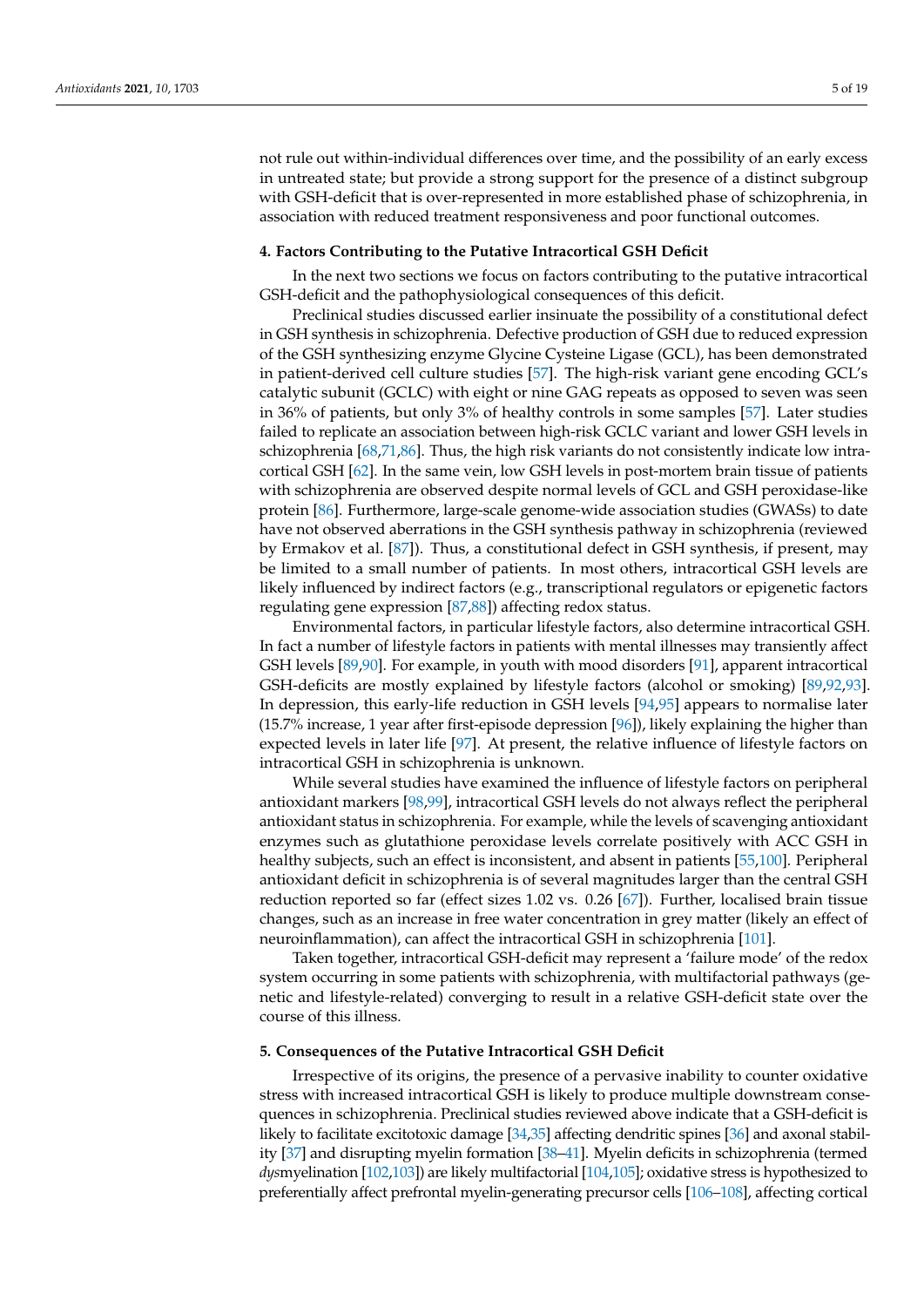microcircuits in the early phase of psychosis [\[49\]](#page-12-6). In first episode schizophrenia, GSH levels correlate with white matter integrity [\[39\]](#page-11-20); its relationship with myelin content and microstructure of the grey matter is still unknown. Most of the recorded grey matter changes in schizophrenia occurs in the immediate post-onset phase [\[24,](#page-11-4)[109,](#page-14-23)[110\]](#page-15-0), coinciding with the critical period of intracortical myelination [\[111](#page-15-1)-113]. Intracortical myelin mostly insulates parvalbumi[n co](#page-15-3)ntaining interneurons [114] that are highly susceptible to devel-opmental factors influencing redox balance [\[115\]](#page-15-4) as well as GSH deficit and associated glutamate-mediated excitotoxicity [\[30](#page-11-9)[,116\]](#page-15-5). In a subsample of patients reported by Pan and colleagues [73], we obtained quantitative intracortical myelin measurement and noted several regions where patients had lower intracortical myelin in the presence of higher glutamate, only when GSH levels were lower than the median (bilateral dorsolateral prefrontal cortex, right superior temporal, and left precentral gyrus and right subgenual ACC). Thus, higher ACC glutamate related to lower prefrontal intracortical myelin, only when ACC GSH levels were also lower; this indicates a gatekeeping role for GSH in glutamate-related dysmyelination (Figure 1). Relating GSH-deficit at the onset to subsequent intracortical myelin changes will provide compelling proof for the downstream effects of antioxidant aberrations on the illness trajectory.

<span id="page-5-0"></span>

Figure 1. Permissive role of GSH on glutamate-related demyelination. Intracortical myelin (qT1) was mapped at the mid-cortical surface (50% depth between the white matter on pial surfaces) using the CIVET pipeline [\(https://github.com/](https://github.com/aces/CIVET) [aces/CIVET](https://github.com/aces/CIVET) (accessed on 24 October 2021)) with T1-weighted images. Median qT1 values were gathered over cortical regions defined by the Desikan–Killiany Atlas (DKT40). In First Episode Psychosis ( $n = 30$ ), glutamate relates to reduced regions defined by the because from the superior temporal intractor of the superior of the superior of the superior temporal interaction of the superior of the superior of the superior of the superior of the superior of th prefrontal, orbitofrontal, and superior temporal intracortical myelin  $(1/qT1)$  only when GSH levels are also lower (red<br> slope) in the dorsal ACC [MRS voxel not shown]—results were significant in 8 cortical regions after FDR correction (10%). Scatterplot shows the right lateral orbitofrontal cortex [contiguous with the medial surface that is shown on display], indicating significant glutamate-by-GSH interaction effect (t $_{24}$  = 5.59,  $p$  = 9.52  $\times$  10<sup>-6</sup>) on qT1, accounting for age and sex as covariates in multiple linear regression. Mean age 23.13 (SD 5.30), with 24/6 male/female subjects.

In terms of clinical and functional consequences of low intracortical GSH, we ob-In terms of clinical and functional consequences of low intracortical GSH, we observed a predictive relationship between low GSH and delayed response to antipsychotics. For every 10% move towards the lower end of GSH levels, patients had seven additional days of non-response to antipsychotics [\[69\]](#page-13-10). Lack of early response is a critical indicator of long-term poor outcomes in schizophrenia [\[117](#page-15-6)[–119\]](#page-15-7). Significant deficits in ACC GSH observed in patients with early stage of treatment resistance is highly suggestive of a poor outcome trajectory [\[78\]](#page-13-12). Correlational studies also relate lower GSH to higher residual symptom burden [\[65\]](#page-13-0), negative symptoms [\[120\]](#page-15-8), and cognitive deficits [\[74\]](#page-13-4) in established cases of schizophrenia.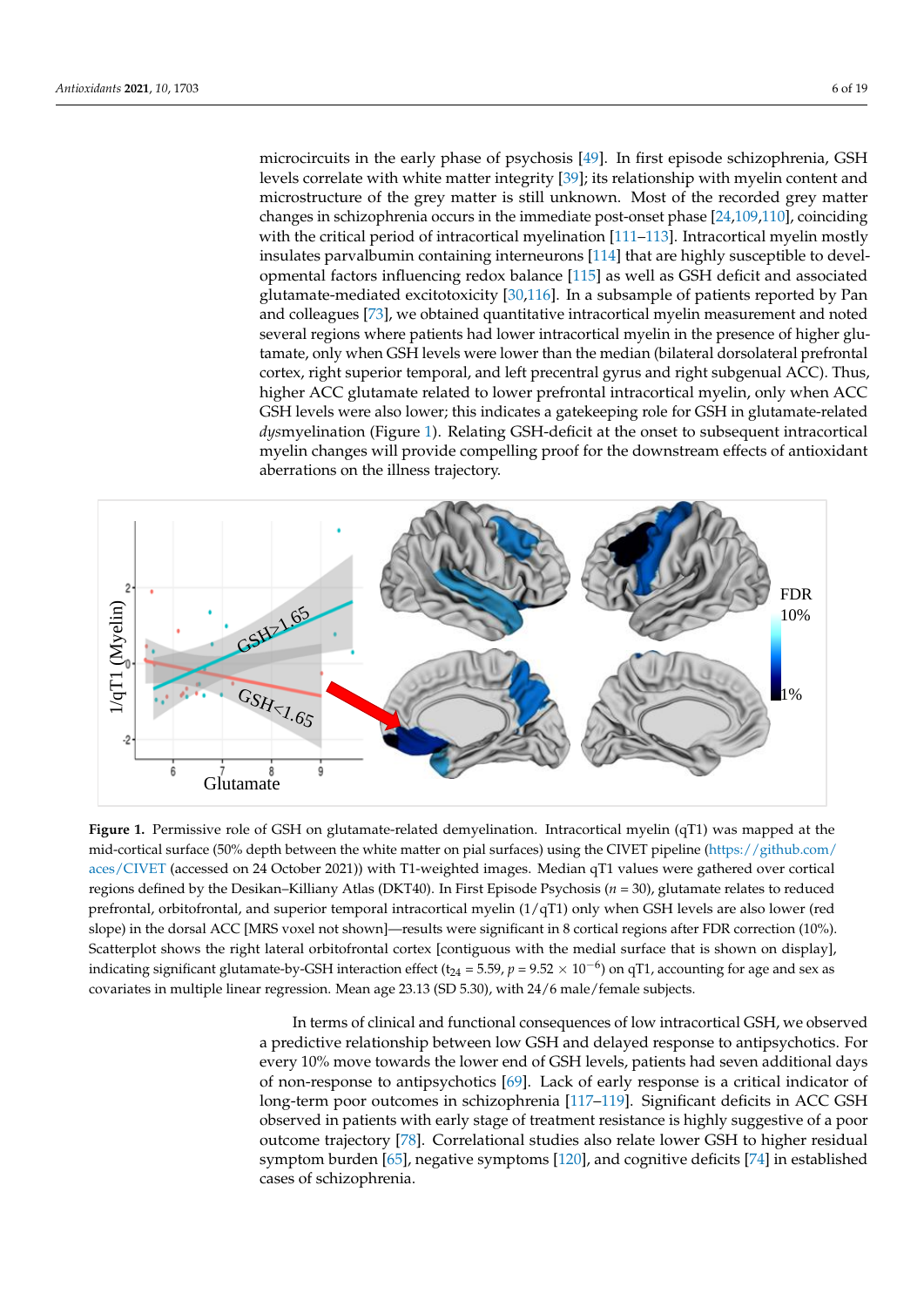In summary, patients with intracortical GSH deficit are likely to display structural and functional features indicative of poor outcome trajectories in schizophrenia. Nevertheless, due to the lack of temporal information required to separate causes vs. consequences, it is not clear if low ACC GSH plays a causal role in persistent poor outcome trajectory across the course of schizophrenia [\[67\]](#page-13-2). Longitudinal follow-up studies linking baseline GSH measurement to later long-term functional outcome are required in this regard.

#### **6. Glutathione—Glutamate Relationship**

In healthy physiological states, ACC GSH and glutamate levels are tightly correlated [\[65,](#page-13-0)[68](#page-13-3)[,69\]](#page-13-10). This may be related to the co-dependency of intracellular GSH and glutamate synthetic processes, with GSH acting as a reservoir for glutamate [\[121,](#page-15-9)[122\]](#page-15-10). If GSH synthesis is reduced by blocking glutamate to GSH conversion, this increases cytosolic glutamate levels and synaptic excitatory potential. On the other hand, if GSH to glutamate conversion is blocked, this reduces glutamate concentration and synaptic excitation. Thus, intracortical GSH levels influence the prevailing glutamatergic tone, and vice versa. This raises the question of whether the subgroup of patients with higher-than-normal GSH levels in early stages of psychosis have a concurrent increase in glutamate levels.

Among the untreated first episode patients, we indeed noted higher glutamate levels in those with higher GSH levels, though this relationship was weaker than in healthy subjects [\[69\]](#page-13-10). Several observations indicate opposing effects of GSH and glutamate on the course of schizophrenia. Higher intracortical glutamate levels relate to reduced social function [\[69,](#page-13-10)[123\]](#page-15-11) and poorer treatment response [\[81\]](#page-13-16) in the early stages and reduced cortical grey matter [\[83](#page-13-14)[,124,](#page-15-12)[125\]](#page-15-13). On the other hand, higher GSH levels relate to faster treatment response [\[69\]](#page-13-10), better functioning [\[77\]](#page-13-11), and preserved cortical grey matter [\[101\]](#page-14-16) (See also [\[126](#page-15-14)[,127\]](#page-15-15) for association with peripheral GSH). We recently observed an opposing influence of glutamate and GSH on the intrinsic connectivity within the dACC node of the Salience Network in first episode psychosis [\[72\]](#page-13-5). Thus, GSH and glutamate may covary in their levels but have contrasting effects on the course of schizophrenia.

In schizophrenia, although the exact nature of glutamate dysfunction in schizophrenia is yet to be clarified, meta- and mega-analyses of MRS data demonstrate a glutamatergic deficit state, at least in the prefrontal cortex [\[66](#page-13-1)[,128](#page-15-16)[,129\]](#page-15-17). Emerging observations implicate antipsychotics in progressive glutamate reduction in schizophrenia [\[128\]](#page-15-16) but evidence in this regard is still inconclusive (see [\[84,](#page-13-15)[129\]](#page-15-17)). Interestingly, lower GSH levels co-occur with reduced glutamate in the chronic stage [\[65](#page-13-0)[,68\]](#page-13-3), especially in ultra-treatment-resistant patients [\[71\]](#page-13-7). Thus, a GSH-deficit phenotype may be characterised by concurrent reduction in glutamate.

To understand the concurrent glutamate and GSH reduction in established schizophrenia, several explanatory models can be invoked. First, this concurrent reduction may reflect a persistent reduction in neural activity. In a healthy physiological state, sustained neural activity inevitably increases mitochondrial oxidative stress; as a result, increase in GSH may occur to reduce free radical burden. This activity-dependent GSH increase has been observed in short time scales (over a few minutes) using functional MRS in several [\[130–](#page-15-18)[132\]](#page-16-0) but not all [\[133–](#page-16-1)[135\]](#page-16-2) studies to date. While some increase in free radical production is inevitable in physiological states [\[136\]](#page-16-3), there is no convincing evidence that this is sufficient to increase GSH levels, in the absence of a specific disruption in mitochondrial activity [\[137\]](#page-16-4). Instead, the task-dependent increase in GSH in physiological states may reflect an increase in conversion of the excess synaptic glutamate released during sustained neural activity; this diversion to GSH-synthesis can in turn reduce the availability of the precursor glutamate and reduce further excitation in a homeostatic manner. The presence of a negative correlation between BOLD signal and task-related GSH increase [\[130\]](#page-15-18) in healthy subjects further supports this view. In this context, sustained reduction of intracortical GSH in a subgroup of patients may reflect a pervasively low neural activity of a given brain region. Thus, in chronic stages of schizophrenia when sustained effortful activity is diminished, low GSH levels can be expected accompanying a glutamatergic deficit state.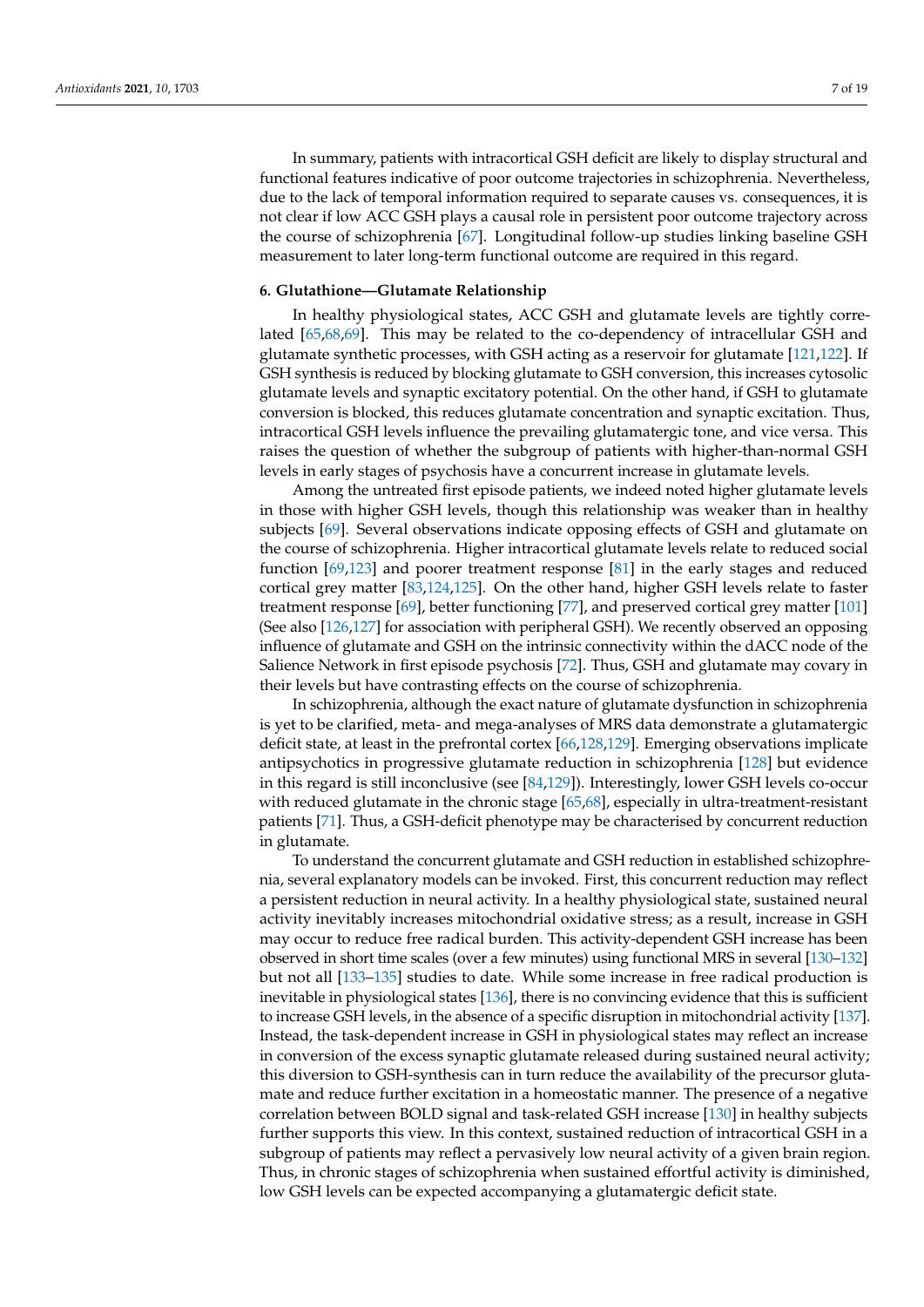Another equally viable explanation for concurrent GSH and glutamate deficit in schizophrenia focusses on the putative primacy of the glutamatergic deficit [\[138\]](#page-16-5). A reduction in glutamate transport in the mitochondria may disrupt mitochondrial function and cause an increase of free radical production [\[139\]](#page-16-6) and the consequent adaptive increase in GSH consumption. Finally, a third factor such as altered resting-state cerebral blood flow may lead to mitochondrial dysfunction, leading to both an increase in free radical species followed by lowered GSH and concomitant glutamatergic deficit. Recent evidence supports the notion of impaired mitochondrial function (especially, mitophagy, the elimination of defective mitochondria) in schizophrenia [\[140\]](#page-16-7), though its relationship with GSH and glutamate in schizophrenia requires further investigation.

In summary, the fate of GSH and glutamate are highly intertwined throughout the longitudinal trajectory schizophrenia. Delineating the putative functional relevance of intracortical GSH deficit requires concomitantly measuring glutamate to clarify its relationship, as well as tracking the functional outcomes and cumulative treatment exposure [\[67\]](#page-13-2) in schizophrenia.

#### **7. Treatment-Engagement and Stratification Markers (GSH) for Antioxidant Trials**

An exciting clinical utility of prospectively identifying patients with GSH-deficit is the therapeutic possibility of correcting it. A number of compounds with the potential to correct the effects of GSH deficit are in the pipeline (Table [2\)](#page-7-0) [\[44](#page-12-1)[,76,](#page-13-9)[141](#page-16-8)[–171\]](#page-17-0). Of these, N-acetylcysteine has been shown to improve cognition and negative symptoms (6 RCTs) [\[172\]](#page-17-1), though the effect size is modest. Antioxidant therapies are more likely to benefit patients with a central antioxidant-deficit. Reliable characterisation of the GSHdeficit phenotype is critical in this regard. Furthermore, while the antioxidant pipeline is promising [\[44](#page-12-1)[,76](#page-13-9)[,141](#page-16-8)[–171\]](#page-17-0), reversing cognitive/negative symptoms requires longer trials that are substantially difficult to complete. We need reliable markers of biological efficacy that indicate engagement of the mechanistic target; this will help overcome several obstacles in clinical translation (e.g., targeted in vivo assay, dose finding, estimating trial duration, understanding placebo response). While MRS ACC GSH measurement provides a marker for treatment-engagement [\[173\]](#page-17-2), given its variation with the illness phase, it is unlikely to become a standalone aid in patient selection for long-term trials. More accessible behavioural readouts (delayed response to antipsychotics or poor social or occupational functioning) may help in patient selection.

<span id="page-7-0"></span>**Drugs that Activate Nrf2-Mediated GSH Regulation Drugs that Increase or Stabilise GSH Levels via Other Mechanisms** Sulforaphane (NCT02880462; NCT02810964; NCT01716858; 000402, NCT02510504, NCT01710006,<br>N-acetylcysteine [\[172,](#page-17-1)[174\]](#page-17-3) (NCT02505477, NCT03149107)<br>N-acetylcysteine [172,174] (NCT02505477, NCT03149107) Curcumin [\[154](#page-17-4)[,155\]](#page-17-5) (NCT02104752, NCT02298985) Direct liposomal GSH [\[157\]](#page-17-6) (NCT01967667) Resveratrol [\[158](#page-17-7)[,159\]](#page-17-8) Ebselen [\[44,](#page-12-1)[146\]](#page-16-9) (NCT03013400) Quercetin [\[160,](#page-17-9)[161\]](#page-17-10) (NCT04063124), Ethyl eicosopentanoic acid [\[76](#page-13-9)[,145\]](#page-16-10) Genistein [\[162](#page-17-11)[,163\]](#page-17-12) (NCT01982578) Glucose-dependent insulionotropic polypeptide [\[143\]](#page-16-11) Andrographolide [\[164\]](#page-17-13) Alpha-lipoic acid [\[144\]](#page-16-12) (NCT03788759) CXA-10 [\[165\]](#page-17-14) L-arginine [\[142\]](#page-16-13) (NCT04054973) Bardoxolone [\[171\]](#page-17-0) S-adenosylmethionine [\[149,](#page-16-14)[150\]](#page-16-15) Omaveloxolone [\[166\]](#page-17-15) (NCT02255435), Sarcosine [\[167](#page-17-16)[,168\]](#page-17-17) Sulforadex (SFX-01) [\[175\]](#page-17-18) (NCT02614742) Serine [\[147,](#page-16-16)[148\]](#page-16-17) (NCT04140773, NCT03711500) Dimethylfumarate [\[152](#page-16-18)[,153\]](#page-16-19)—now used for MS Telmisartan [\[141\]](#page-16-8) (NCT03868839) Luteolin [\[169,](#page-17-19)[170\]](#page-17-20) Trehalose [\[156\]](#page-17-21) (NCT02800161)

**Table 2.** Potential therapeutic agents that can alter intracortical GSH.

NCT numbers indicate selected ongoing or recently completed clinical trials in neuropsychiatric disorders. Nrf2 = Nuclear factor-erythroid factor 2-related factor 2.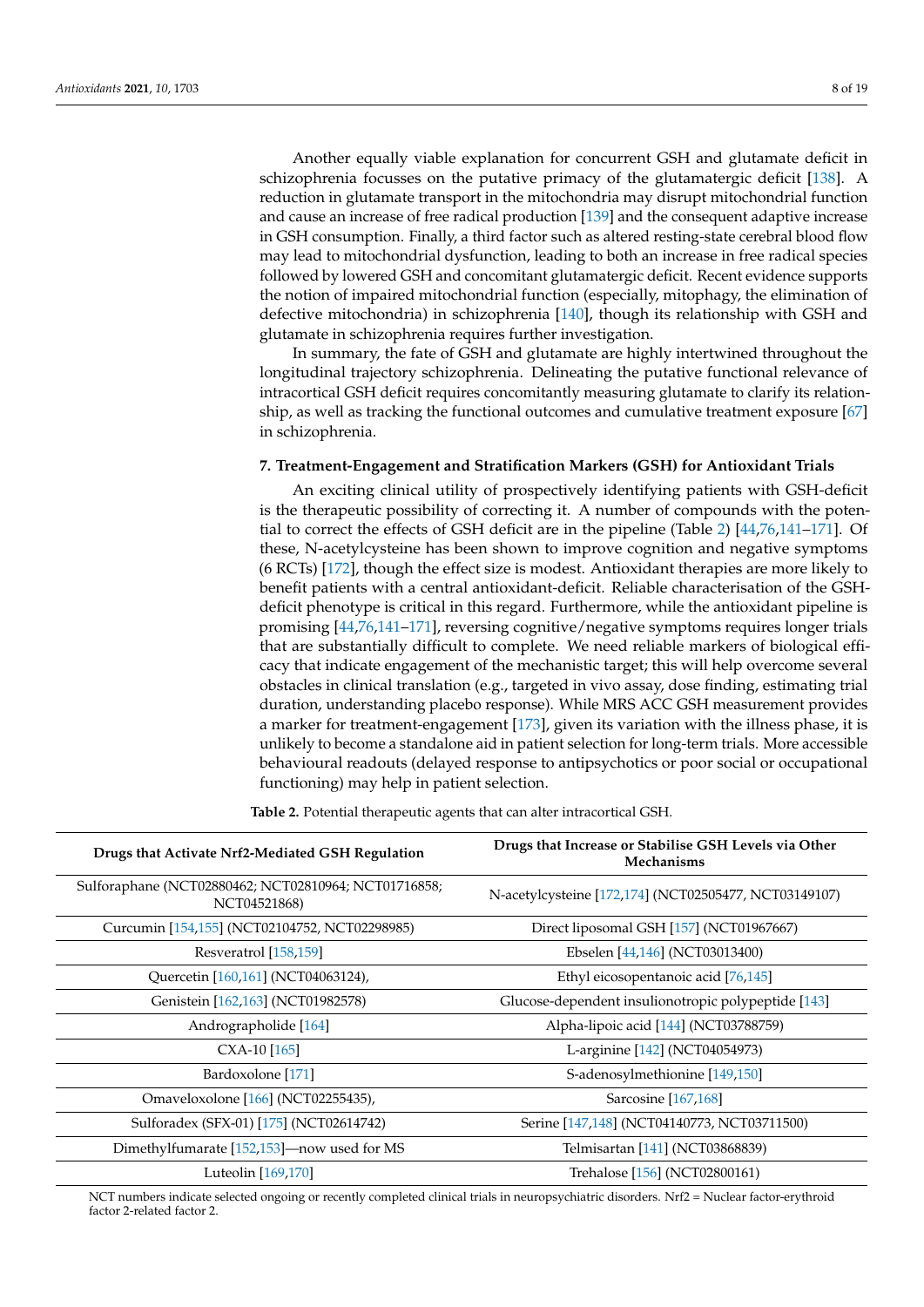In terms of neuroimaging-based stratification markers for long-term clinical trials, two promising approaches need further study. One is the use of measures reflecting the likely downstream effects of the GSH-deficit. Given the critical importance of restoring glutamate homeostasis by manipulating GSH levels, indices of glutamatergic dysfunction may prove to be useful indirect markers of the need for antioxidant trials. Using dynamic causal modelling (DCM) of resting state functional MRI, Limongi and colleagues linked higher ACC glutamate in untreated schizophrenia to a model of cortical disinhibition in the ACC-insula network [\[18\]](#page-10-15). Glutamate-related disinhibition in this network predicted computational parameters of cognitive dysfunction as well as social withdrawal [\[18\]](#page-10-15), while GSH levels had a robust relationship with the state of excitation–inhibition imbalance in this assay, with higher GSH predicting reduced disinhibition, an opposite effect from glutamate. An antioxidant that reliably reduces such markers of glutamate-related cortical disinhibition (likely by increasing intracortical GSH) is likely to be 'hitting the target' relevant to schizophrenia.

Another potential stratification marker is the estimation of early 'response' in MRS GSH to antioxidants as an indicator of the likelihood of success of long-term treatment. In essence, this is similar to the use of early symptom reduction as a longer-term prognostic indicator. Several antioxidants act by supplying the precursor for GSH synthesis, taking a longer time to increase intracortical GSH. For example, NAC increases intracortical GSH by 23% in schizophrenia only after 24 weeks but not immediately after administration (single dose effect =  $1.3\%$  increase [\[176\]](#page-17-22)). In contrast, some antioxidants such as sulforaphane have a more rapid and stable effect on GSH levels [\[177,](#page-17-23)[178\]](#page-17-24) by activating the Nrf2 gene, the most dominant regulator of antioxidant transcription pathways. Sulforaphane is 80% bioavailable, reaches peak plasma levels 1 h after oral ingestion, with first-order kinetics  $[t<sub>1/2</sub> \sim 2.5$  h, 60% renal excretion at 8 h [\[179\]](#page-18-0), full washout recorded in 3–5 days [\[180\]](#page-18-1)] and has already been shown to increase intracortical GSH (using ultra-high field 7T MRS) in healthy volunteers (24% in 7 days) [\[181\]](#page-18-2). It is one of the antioxidants whose pharmacokinetics have been well studied [\[182\]](#page-18-3), and whose safety profile has been established in clinical trials [\[183–](#page-18-4)[185\]](#page-18-5) with four ongoing trials in schizophrenia, making it a suitable drug to evaluate markers of biological efficacy. A notable sulforaphane-induced increase in MRS GSH level may predict a relative deficit state at the baseline, and thus a superior long-term functional response in patients.

#### **8. Challenges and Opportunities**

In summary, intracortical GSH is not abnormal in all patients who initially present with psychosis; but in a latent subgroup of patients with particularly adverse outcomes of schizophrenia, a pervasive intracortical GSH-deficit may result from a confluence of risk factors. A question of great translational importance is whether we can identify the subgroup of patients who will develop GSH-deficit at the onset of illness. The studies reviewed above suggest that this subgroup cannot be identified simply on the basis of genotyping or peripheral antioxidant measurements alone [\[67\]](#page-13-2). We suggest the following approaches for a reliable characterization of a pervasive intracortical GSH-deficit subtype:

- 1. The putative consequences of GSH-deficit in schizophrenia likely involve aberrant functional connectivity within key brain networks (e.g., the Salience Network for dorsal ACC GSH deficit), myelination as well as grey matter microstructure. Longitudinal multimodal imaging, preferably starting from untreated states, and experimental 'perturb-and-measure' approaches with pharmacological agents such as sulforaphane or NAC will provide the required temporal information to characterize a causal role for intracortical GSH on these features. This is essential to establish the biological construct validity of the GSH-deficit phenotype in vivo.
- 2. Attrition of the inception cohort is an important challenge in longitudinal studies of early-stage psychosis. Multi-site involvement is likely to be of critical importance to overcome this issue.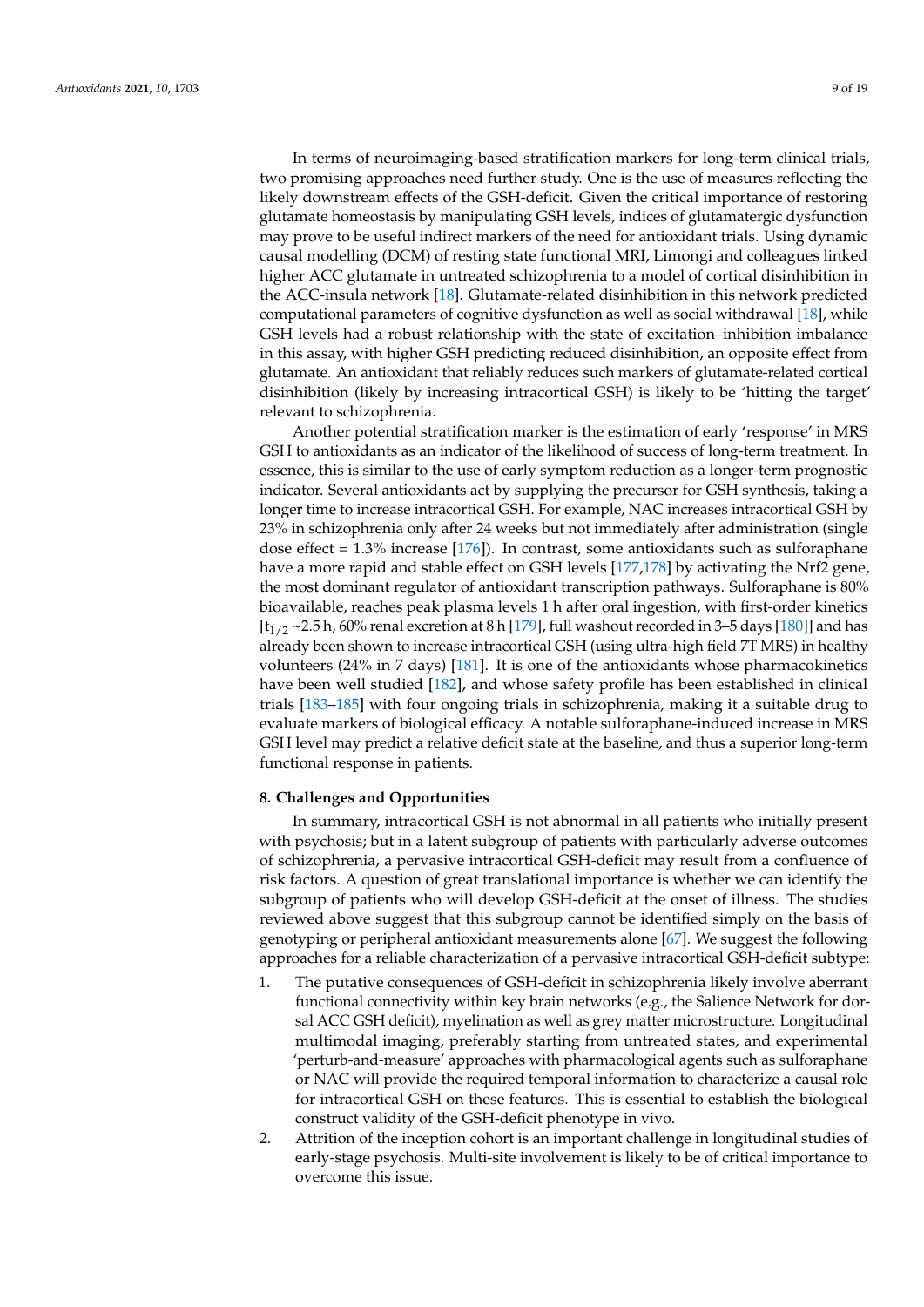- 3. Subgroup identification based on continuous biological measures is a statistical challenge; a single cut-off value for clinical decisions may not readily emerge. To mitigate this, in addition to the use of growth mixture and clustering models, normative estimates of MRS GSH values and classification approaches to inform cutoff optimization may be required.
- 4. Several potential confounders/mediators of intracortical GSH (lifestyle variables, genetic variants, antipsychotic/antidepressant exposure, duration of illness, and substance use) require careful quantification to establish a relationship with outcomes of interest.
- 5. Isolated measures of intracortical GSH do not provide the context in which the observed reduction occurs; concurrent static or dynamic measurement of glutamate will provide the relevant information to study putative mechanistic changes. As of now, 7T-MR spectroscopy (MRS), with its attendant improvisation in signal detection hardware, pulse sequences, and spectral modelling, is positioned as the only human in vivo technique that can confidently isolate glutamate from other molecules and concurrently estimate glutathione resonance. Among the MRS studies specifically optimized for GSH detection, 7T studies [\[65](#page-13-0)[,186\]](#page-18-6) report higher effect size GSH reduction in schizophrenia compared to 3T [\[55,](#page-12-12)[187\]](#page-18-7).

Current methods for measuring human brain intracortical GSH levels via MRS in conjunction with other critically relevant metabolites of the cortical microcircuit such as glutamate and GABA currently have quantification precision in the range of 20–40%. The use of MRS methods optimized for one of these key metabolites improves the quantification precision below 10% for one metabolite at the detriment of others (see [\[188\]](#page-18-8) for a detailed review). Some recent developments to study redox status in vivo utilizing hyperpolarized  $13C$  N-acetyl cysteine [\[189](#page-18-9)[,190\]](#page-18-10) or thiol-water proton exchange saturation transfer are promising to extend our insights into the glutathione system. Ultimately, developing MRS simultaneously optimized to provide quantification precision better than 10% for GSH, glutamate as well as GABA with greater spatial precision will open opportunities to explore mechanistic interventions targeting the schizophrenia redox-dysregulation subtype.

On the translational front, characterizing a redox-dysregulation subtype of schizophrenia using GSH-centered imaging holds significant promise for early intervention. Unlike data-driven subtyping approaches that are currently prevalent in the field, the redoxdysregulation or GSH-deficit subtype is based on the prediction of varying psychopharmacological outcomes i.e., superior response to antioxidants/poor response to antipsychotics. This may open the possibility of a stratified approach to pharmacological intervention in one subgroup and may reduce the iatrogenic burden of blanket trials across an entire diagnostic group over long time periods. Identifying reliable peripheral proxies for intracortical GSH will move this quest even closer to our clinics [\[191](#page-18-11)[,192\]](#page-18-12).

#### **9. Conclusions**

The GSH-deficit hypothesis offers a clinically actionable prognostic model in schizophrenia with a well-defined therapeutic utility. Longitudinal multimodal imaging studies combined with experimental 'perturb-and-measure' approaches can help delineate a putative redox-dysregulated subtype and establish its mechanistic primacy in the long-term trajectory of schizophrenia. This approach, if successful, will be a decisive step towards non-dopaminergic early intervention in schizophrenia.

**Author Contributions:** Conceptualization, L.P.; writing—original draft preparation, L.P.; writing review and editing, L.P., M.T.M.P., P.J., R.L., K.Y., A.S., J.T.; visualization, M.T.M.P.; supervision, L.P.; funding acquisition, L.P. All authors have read and agreed to the published version of the manuscript.

**Funding:** L.P. acknowledges support from the Tanna Schulich Chair of Neuroscience and Mental Health. Data reported in Figure [1](#page-5-0) comes from a study funded by CIHR Foundation Grant (375104/2017) to L.P.; Grad student salary support of PJ by NSERC Discovery Grant (No. RGPIN2016- 05055) to J.T. Data acquisition was supported by the Canada First Excellence Research Fund to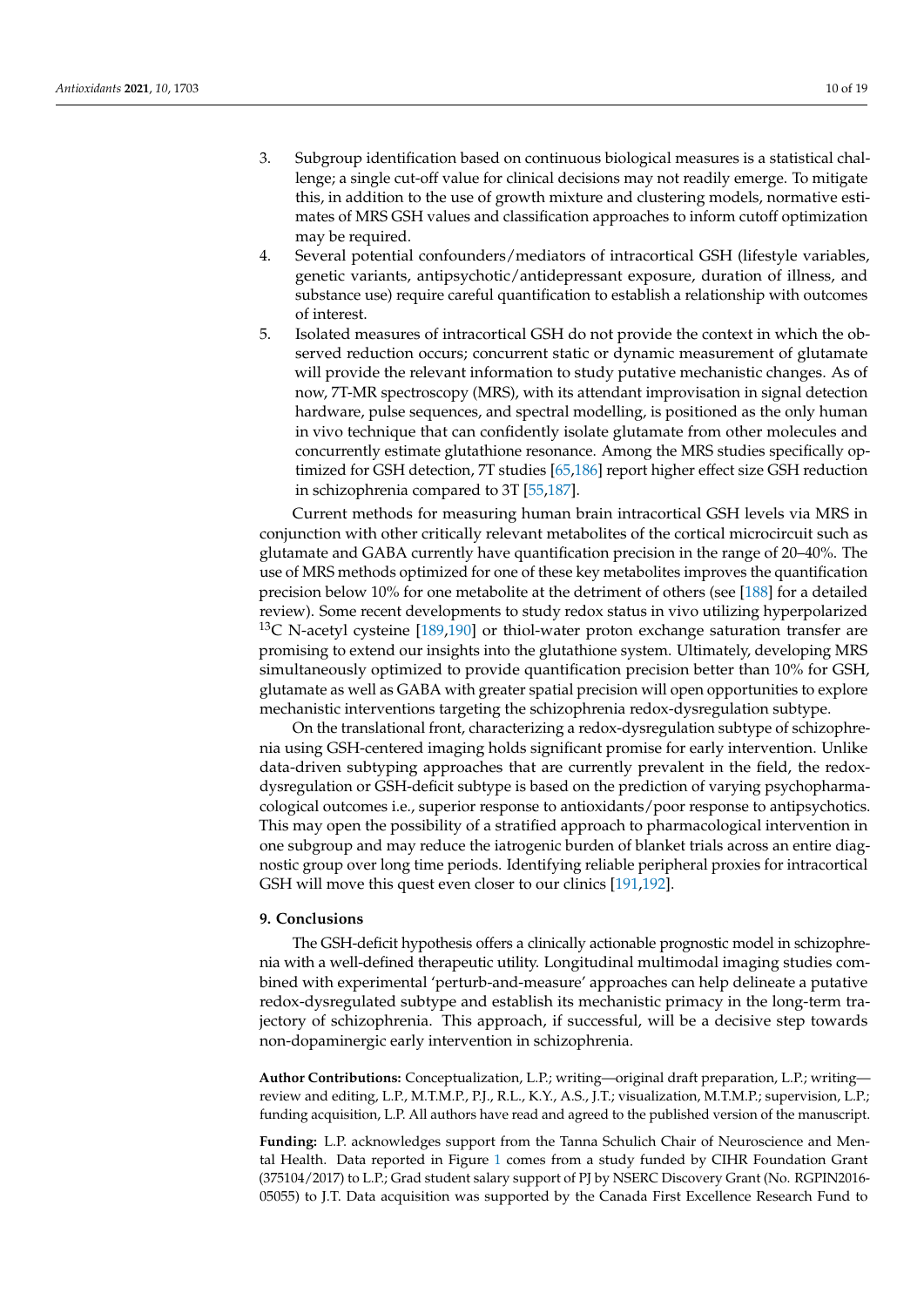BrainSCAN, Western University (Imaging Core); Compute Canada Resources (Application No. 1530) were used in the storage and analysis of imaging data. AS is supported by National Institutes of Mental Health Grants MH-092443, MH-094268, MH-105660, and MH-107730; as well as foundation grants from Stanley and RUSK/S-R. KY is supported by a NARSAD young investigator award from Brain and Behavior Research Foundation.

**Acknowledgments:** We are grateful to Michael Mackinley (University of Western Ontario, London, ON, Canada) and Kara Dempster (Dalhousie University, Halifax, NS, Canada) for their assistance with clinical recruitment for the data reported in Figure [1.](#page-5-0)

**Conflicts of Interest:** L.P. receives book royalties from Oxford University Press and income from the SPMM MRCPsych course. L.P. has received investigator-initiated educational grants from Otsuka, Janssen and Sunovion Canada and speaker fee from Otsuka and Janssen Canada, and Canadian Psychiatric Association in the last 3 years. All other authors (Park, Jeon, Limongi, Yang, Sawa, Théberge) report no conflict of interests.

### **References**

- <span id="page-10-0"></span>1. Jääskeläinen, E.; Juola, P.; Hirvonen, N.; McGrath, J.J.; Saha, S.; Isohanni, M.; Veijola, J.; Miettunen, J. A Systematic Review and Meta-Analysis of Recovery in Schizophrenia. *Schizophr. Bull.* **2013**, *39*, 1296–1306. [\[CrossRef\]](http://doi.org/10.1093/schbul/sbs130)
- <span id="page-10-1"></span>2. Norman, R.M.G.; MacDougall, A.; Manchanda, R.; Harricharan, R. An Examination of Components of Recovery after Five Years of Treatment in an Early Intervention Program for Psychosis. *Schizophr. Res.* **2018**, *195*, 469–474. [\[CrossRef\]](http://doi.org/10.1016/j.schres.2017.08.054) [\[PubMed\]](http://www.ncbi.nlm.nih.gov/pubmed/28888360)
- <span id="page-10-2"></span>3. Hjorthøj, C.; Stürup, A.E.; McGrath, J.J.; Nordentoft, M. Years of Potential Life Lost and Life Expectancy in Schizophrenia: A Systematic Review and Meta-Analysis. *Lancet Psychiatry* **2017**, *4*, 295–301. [\[CrossRef\]](http://doi.org/10.1016/S2215-0366(17)30078-0)
- <span id="page-10-3"></span>4. Alvarez-Jimenez, M.; Gleeson, J.F.; Henry, L.P.; Harrigan, S.M.; Harris, M.G.; Amminger, G.P.; Killackey, E.; Yung, A.R.; Herrman, H.; Jackson, H.J.; et al. Prediction of a Single Psychotic Episode: A 7.5-Year, Prospective Study in First-Episode Psychosis. *Schizophr. Res.* **2011**, *125*, 236–246. [\[CrossRef\]](http://doi.org/10.1016/j.schres.2010.10.020) [\[PubMed\]](http://www.ncbi.nlm.nih.gov/pubmed/21081266)
- <span id="page-10-4"></span>5. Fervaha, G.; Foussias, G.; Agid, O.; Remington, G. Impact of Primary Negative Symptoms on Functional Outcomes in Schizophrenia. *Eur. Psychiatry J. Assoc. Eur. Psychiatr.* **2014**, *29*, 449–455. [\[CrossRef\]](http://doi.org/10.1016/j.eurpsy.2014.01.007)
- <span id="page-10-5"></span>6. Addington, J.; Piskulic, D.; Marshall, C. Psychosocial Treatments for Schizophrenia. *Curr. Dir. Psychol. Sci.* **2010**, *19*, 260–263. [\[CrossRef\]](http://doi.org/10.1177/0963721410377743)
- <span id="page-10-6"></span>7. Millan, M.J.; Andrieux, A.; Bartzokis, G.; Cadenhead, K.; Dazzan, P.; Fusar-Poli, P.; Gallinat, J.; Giedd, J.; Grayson, D.R.; Heinrichs, M.; et al. Altering the Course of Schizophrenia: Progress and Perspectives. *Nat. Rev. Drug Discov.* **2016**, *15*, 485–515. [\[CrossRef\]](http://doi.org/10.1038/nrd.2016.28)
- <span id="page-10-7"></span>8. Bleuler, E. *Dementia Praecox: Or the Group of Schizophrenias*; Zinkin, J., Ed.; International Universities Press: New York, NY, USA, 1950.
- <span id="page-10-8"></span>9. Théberge, J.; Bartha, R.; Drost, D.J.; Menon, R.S.; Malla, A.; Takhar, J.; Neufeld, R.W.; Rogers, J.; Pavlosky, W.; Schaefer, B.; et al. Glutamate and Glutamine Measured with 4.0 T Proton MRS in Never-Treated Patients with Schizophrenia and Healthy Volunteers. *Am. J. Psychiatry* **2002**, *159*, 1944–1946. [\[CrossRef\]](http://doi.org/10.1176/appi.ajp.159.11.1944)
- <span id="page-10-9"></span>10. Coyle, J.T.; Ruzicka, W.B.; Balu, D.T. Fifty Years of Research on Schizophrenia: The Ascendance of the Glutamatergic Synapse. *Am. J. Psychiatry* **2020**, *177*, 1119–1128. [\[CrossRef\]](http://doi.org/10.1176/appi.ajp.2020.20101481) [\[PubMed\]](http://www.ncbi.nlm.nih.gov/pubmed/33256439)
- <span id="page-10-10"></span>11. Kehrer, C.; Maziashvili, N.; Dugladze, T.; Gloveli, T. Altered Excitatory-Inhibitory Balance in the NMDA-Hypofunction Model of Schizophrenia. *Front. Mol. Neurosci.* **2008**, *1*, 6. [\[CrossRef\]](http://doi.org/10.3389/neuro.02.006.2008)
- <span id="page-10-11"></span>12. Dienel, S.J.; Lewis, D.A. Alterations in Cortical Interneurons and Cognitive Function in Schizophrenia. *Neurobiol. Dis.* **2019**, *131*, 104208. [\[CrossRef\]](http://doi.org/10.1016/j.nbd.2018.06.020)
- <span id="page-10-12"></span>13. Wotruba, D.; Michels, L.; Buechler, R.; Metzler, S.; Theodoridou, A.; Gerstenberg, M.; Walitza, S.; Kollias, S.; Rössler, W.; Heekeren, K. Aberrant Coupling within and Across the Default Mode, Task-Positive, and Salience Network in Subjects at Risk for Psychosis. *Schizophr. Bull.* **2014**, *40*, 1095–1104. [\[CrossRef\]](http://doi.org/10.1093/schbul/sbt161)
- 14. Guo, S.; He, N.; Liu, Z.; Linli, Z.; Tao, H.; Palaniyappan, L. Brain-Wide Functional Dysconnectivity in Schizophrenia: Parsing Diathesis, Resilience, and the Effects of Clinical Expression. *Can. J. Psychiatry* **2020**, *65*, 21–29. [\[CrossRef\]](http://doi.org/10.1177/0706743719890174) [\[PubMed\]](http://www.ncbi.nlm.nih.gov/pubmed/31775531)
- 15. Del Fabro, L.; Schmidt, A.; Fortea, L.; Delvecchio, G.; D'Agostino, A.; Radua, J.; Borgwardt, S.; Brambilla, P. Functional Brain Network Dysfunctions in Subjects at High-Risk for Psychosis: A Meta-Analysis of Resting-State Functional Connectivity. *Neurosci. Biobehav. Rev.* **2021**, *128*, 90–101. [\[CrossRef\]](http://doi.org/10.1016/j.neubiorev.2021.06.020)
- <span id="page-10-13"></span>16. Bolton, T.A.W.; Wotruba, D.; Buechler, R.; Theodoridou, A.; Michels, L.; Kollias, S.; Rössler, W.; Heekeren, K.; Van De Ville, D. Triple Network Model Dynamically Revisited: Lower Salience Network State Switching in Pre-Psychosis. *Front. Physiol.* **2020**, *11*, 66. [\[CrossRef\]](http://doi.org/10.3389/fphys.2020.00066) [\[PubMed\]](http://www.ncbi.nlm.nih.gov/pubmed/32116776)
- <span id="page-10-14"></span>17. Supekar, K.; Cai, W.; Krishnadas, R.; Palaniyappan, L.; Menon, V. Dysregulated Brain Dynamics in a Triple-Network Saliency Model of Schizophrenia and Its Relation to Psychosis. *Biol. Psychiatry* **2019**, *85*, 60–69. [\[CrossRef\]](http://doi.org/10.1016/j.biopsych.2018.07.020) [\[PubMed\]](http://www.ncbi.nlm.nih.gov/pubmed/30177256)
- <span id="page-10-15"></span>18. Limongi, R.; Jeon, P.; Mackinley, M.; Das, T.; Dempster, K.; Théberge, J.; Bartha, R.; Wong, D.; Palaniyappan, L. Glutamate and Dysconnection in the Salience Network: Neurochemical, Effective Connectivity, and Computational Evidence in Schizophrenia. *Biol. Psychiatry* **2020**, *88*, 273–281. [\[CrossRef\]](http://doi.org/10.1016/j.biopsych.2020.01.021) [\[PubMed\]](http://www.ncbi.nlm.nih.gov/pubmed/32312577)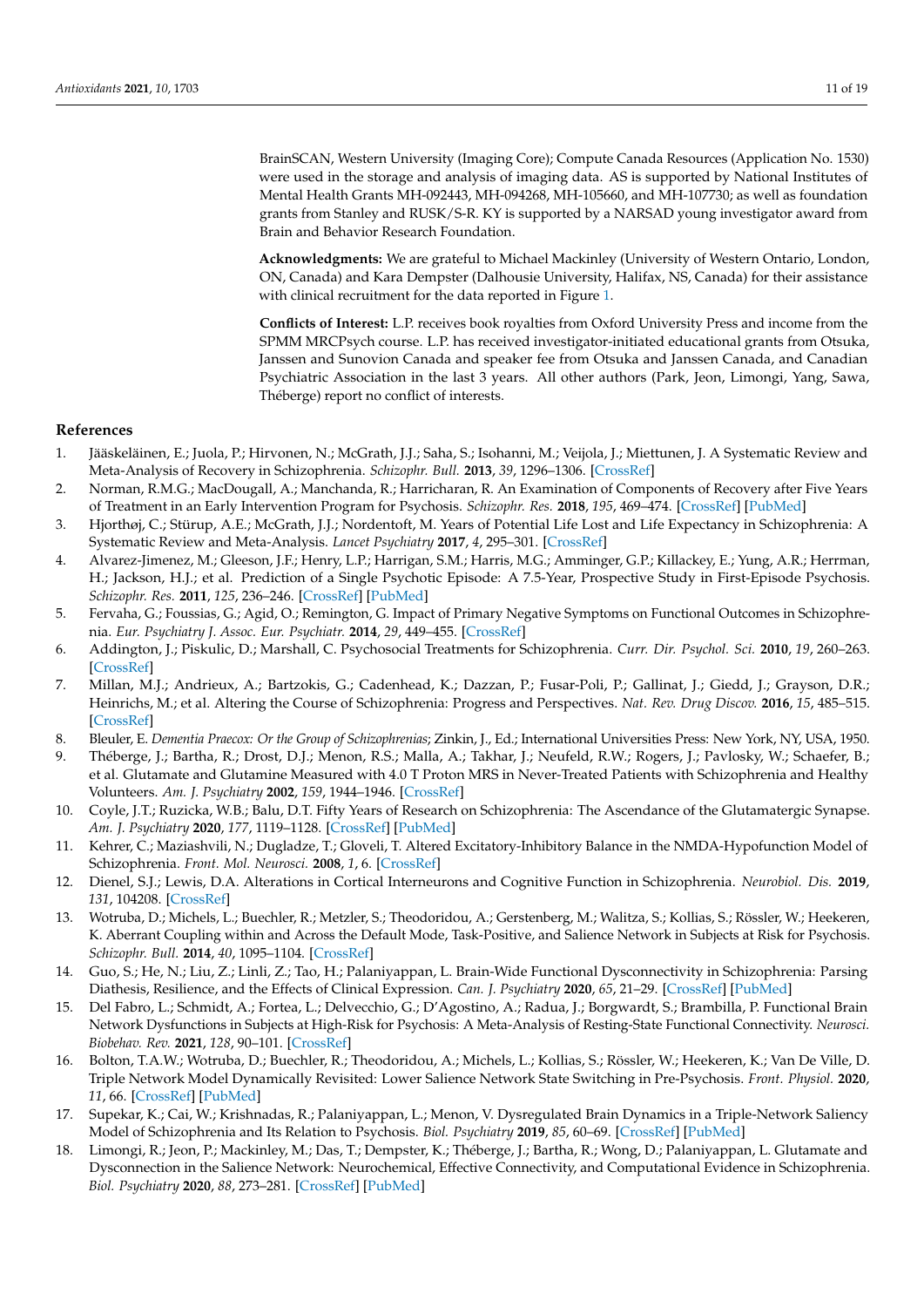- <span id="page-11-0"></span>19. Palaniyappan, L.; Simmonite, M.; White, T.P.; Liddle, E.B.; Liddle, P.F. Neural Primacy of the Salience Processing System in Schizophrenia. *Neuron* **2013**, *79*, 814–828. [\[CrossRef\]](http://doi.org/10.1016/j.neuron.2013.06.027)
- <span id="page-11-1"></span>20. Luo, Q.; Pan, B.; Gu, H.; Simmonite, M.; Francis, S.; Liddle, P.F.; Palaniyappan, L. Effective Connectivity of the Right Anterior Insula in Schizophrenia: The Salience Network and Task-Negative to Task-Positive Transition. *NeuroImage Clin.* **2020**, *28*, 102377. [\[CrossRef\]](http://doi.org/10.1016/j.nicl.2020.102377)
- 21. Peters, S.K.; Dunlop, K.; Downar, J. Cortico-Striatal-Thalamic Loop Circuits of the Salience Network: A Central Pathway in Psychiatric Disease and Treatment. *Front. Syst. Neurosci.* **2016**, *10*, 104. [\[CrossRef\]](http://doi.org/10.3389/fnsys.2016.00104)
- <span id="page-11-2"></span>22. Moran, L.V.; Tagamets, M.A.; Sampath, H.; O'Donnell, A.; Stein, E.A.; Kochunov, P.; Hong, L.E. Disruption of Anterior Insula Modulation of Large-Scale Brain Networks in Schizophrenia. *Biol. Psychiatry* **2013**, *74*, 467–474. [\[CrossRef\]](http://doi.org/10.1016/j.biopsych.2013.02.029)
- <span id="page-11-3"></span>23. Nazeri, A.; Mulsant, B.H.; Rajji, T.K.; Levesque, M.L.; Pipitone, J.; Stefanik, L.; Shahab, S.; Roostaei, T.; Wheeler, A.L.; Chavez, S.; et al. Gray Matter Neuritic Microstructure Deficits in Schizophrenia and Bipolar Disorder. *Biol. Psychiatry* **2017**, *82*, 726–736. [\[CrossRef\]](http://doi.org/10.1016/j.biopsych.2016.12.005)
- <span id="page-11-4"></span>24. Palaniyappan, L. Progressive Cortical Reorganisation: A Framework for Investigating Structural Changes in Schizophrenia. *Neurosci. Biobehav. Rev.* **2017**, *79*, 1–13. [\[CrossRef\]](http://doi.org/10.1016/j.neubiorev.2017.04.028) [\[PubMed\]](http://www.ncbi.nlm.nih.gov/pubmed/28501553)
- <span id="page-11-5"></span>25. Voineskos, A.N.; Lobaugh, N.J.; Bouix, S.; Rajji, T.K.; Miranda, D.; Kennedy, J.L.; Mulsant, B.H.; Pollock, B.G.; Shenton, M.E. Diffusion Tensor Tractography Findings in Schizophrenia Across the Adult Lifespan. *Brain* **2010**, *133*, 1494–1504. [\[CrossRef\]](http://doi.org/10.1093/brain/awq040) [\[PubMed\]](http://www.ncbi.nlm.nih.gov/pubmed/20237131)
- 26. Kumar, J.; Iwabuchi, S.; Oowise, S.; Balain, V.; Palaniyappan, L.; Liddle, P.F. Shared White Matter Dysconnectivity in Schizophrenia and Bipolar Disorder with Psychosis. *Psychol. Med.* **2015**, *45*, 759–770. [\[CrossRef\]](http://doi.org/10.1017/S0033291714001810)
- <span id="page-11-6"></span>27. Kraguljac, N.V.; Monroe, W.S.; Anthony, T.; Jindal, R.D.; Hill, H.; Lahti, A.C. Neurite Orientation Dispersion and Density Imaging (NODDI) and Duration of Untreated Psychosis in Antipsychotic Medication-Naïve First Episode Psychosis Patients. *Neuroimage Rep.* **2021**, *1*, 100005. [\[CrossRef\]](http://doi.org/10.1016/j.ynirp.2021.100005)
- <span id="page-11-7"></span>28. Bennett, M.R. Schizophrenia: Susceptibility Genes, Dendritic-Spine Pathology and Gray Matter Loss. *Prog. Neurobiol.* **2011**, *95*, 275–300. [\[CrossRef\]](http://doi.org/10.1016/j.pneurobio.2011.08.003)
- <span id="page-11-8"></span>29. Moyer, C.E.; Shelton, M.A.; Sweet, R.A. Dendritic Spine Alterations in Schizophrenia. *Neurosci. Lett.* **2015**, *601*, 46–53. [\[CrossRef\]](http://doi.org/10.1016/j.neulet.2014.11.042) [\[PubMed\]](http://www.ncbi.nlm.nih.gov/pubmed/25478958)
- <span id="page-11-9"></span>30. Stedehouder, J.; Kushner, S.A. Myelination of Parvalbumin Interneurons: A Parsimonious Locus of Pathophysiological Convergence in Schizophrenia. *Mol. Psychiatry* **2017**, *22*, 4–12. [\[CrossRef\]](http://doi.org/10.1038/mp.2016.147)
- <span id="page-11-10"></span>31. Wei, W.; Zhang, Y.; Li, Y.; Meng, Y.; Li, M.; Wang, Q.; Deng, W.; Ma, X.; Palaniyappan, L.; Zhang, N.; et al. Depth-Dependent Abnormal Cortical Myelination in First-Episode Treatment-Naïve Schizophrenia. *Hum. Brain Mapp.* **2020**, *41*, 2782–2793. [\[CrossRef\]](http://doi.org/10.1002/hbm.24977)
- <span id="page-11-11"></span>32. Cabungcal, J.-H.; Steullet, P.; Kraftsik, R.; Cuenod, M.; Do, K.Q. A Developmental Redox Dysregulation Leads to Spatio-Temporal Deficit of Parvalbumin Neuron Circuitry in a Schizophrenia Mouse Model. *Schizophr. Res.* **2019**, *213*, 96–106. [\[CrossRef\]](http://doi.org/10.1016/j.schres.2019.02.017)
- <span id="page-11-12"></span>33. Cabungcal, J.-H.; Steullet, P.; Morishita, H.; Kraftsik, R.; Cuenod, M.; Hensch, T.K.; Do, K.Q. Perineuronal Nets Protect Fast-Spiking Interneurons against Oxidative Stress. *Proc. Natl. Acad. Sci. USA* **2013**, *110*, 9130–9135. [\[CrossRef\]](http://doi.org/10.1073/pnas.1300454110)
- <span id="page-11-13"></span>34. Górny, M.; Bilska-Wilkosz, A.; Iciek, M.; Hereta, M.; Kamińska, K.; Kamińska, A.; Chwatko, G.; Rogóż, Z.; Lorenc-Koci, E. Alterations in the Antioxidant Enzyme Activities in the Neurodevelopmental Rat Model of Schizophrenia Induced by Glutathione Deficiency during Early Postnatal Life. *Antioxidants* **2020**, *9*, 538. [\[CrossRef\]](http://doi.org/10.3390/antiox9060538)
- <span id="page-11-14"></span>35. Grima, G.; Benz, B.; Parpura, V.; Cuénod, M.; Do, K.Q. Dopamine-Induced Oxidative Stress in Neurons with Glutathione Deficit: Implication for Schizophrenia. *Schizophr. Res.* **2003**, *62*, 213–224. [\[CrossRef\]](http://doi.org/10.1016/S0920-9964(02)00405-X)
- <span id="page-11-15"></span>36. Fernandez-Fernandez, S.; Bobo-Jimenez, V.; Requejo-Aguilar, R.; Gonzalez-Fernandez, S.; Resch, M.; Carabias-Carrasco, M.; Ros, J.; Almeida, A.; Bolaños, J.P. Hippocampal Neurons Require a Large Pool of Glutathione to Sustain Dendrite Integrity and Cognitive Function. *Redox Biol.* **2018**, *19*, 52–61. [\[CrossRef\]](http://doi.org/10.1016/j.redox.2018.08.003) [\[PubMed\]](http://www.ncbi.nlm.nih.gov/pubmed/30107295)
- <span id="page-11-16"></span>37. Smith, G.A.; Lin, T.-H.; Sheehan, A.E.; Van der Goes van Naters, W.; Neukomm, L.J.; Graves, H.K.; Bis-Brewer, D.M.; Züchner, S.; Freeman, M.R. Glutathione S-Transferase Regulates Mitochondrial Populations in Axons through Increased Glutathione Oxidation. *Neuron* **2019**, *103*, 52–65.e6. [\[CrossRef\]](http://doi.org/10.1016/j.neuron.2019.04.017)
- <span id="page-11-17"></span>38. Back, S.A.; Gan, X.; Li, Y.; Rosenberg, P.A.; Volpe, J.J. Maturation-Dependent Vulnerability of Oligodendrocytes to Oxidative Stress-Induced Death Caused by Glutathione Depletion. *J. Neurosci. Off. J. Soc. Neurosci.* **1998**, *18*, 6241–6253. [\[CrossRef\]](http://doi.org/10.1523/JNEUROSCI.18-16-06241.1998)
- <span id="page-11-20"></span>39. Monin, A.; Baumann, P.S.; Griffa, A.; Xin, L.; Mekle, R.; Fournier, M.; Butticaz, C.; Klaey, M.; Cabungcal, J.H.; Steullet, P.; et al. Glutathione Deficit Impairs Myelin Maturation: Relevance for White Matter Integrity in Schizophrenia Patients. *Mol. Psychiatry* **2015**, *20*, 827–838. [\[CrossRef\]](http://doi.org/10.1038/mp.2014.88) [\[PubMed\]](http://www.ncbi.nlm.nih.gov/pubmed/25155877)
- 40. Corcoba, A.; Steullet, P.; Duarte, J.M.N.; de Looij, Y.V.; Monin, A.; Cuenod, M.; Gruetter, R.; Do, K.Q. Glutathione Deficit Affects the Integrity and Function of the Fimbria/Fornix and Anterior Commissure in Mice: Relevance for Schizophrenia. *Int. J. Neuropsychopharmacol.* **2016**, *19*, pyv110. [\[CrossRef\]](http://doi.org/10.1093/ijnp/pyv110) [\[PubMed\]](http://www.ncbi.nlm.nih.gov/pubmed/26433393)
- <span id="page-11-18"></span>41. Kilanczyk, E.; Saraswat Ohri, S.; Whittemore, S.R.; Hetman, M. Antioxidant Protection of NADPH-Depleted Oligodendrocyte Precursor Cells Is Dependent on Supply of Reduced Glutathione. *ASN Neuro* **2016**, *8*, 1759091416660404. [\[CrossRef\]](http://doi.org/10.1177/1759091416660404)
- <span id="page-11-19"></span>42. Phensy, A.; Duzdabanian, H.E.; Brewer, S.; Panjabi, A.; Driskill, C.; Berz, A.; Peng, G.; Kroener, S. Antioxidant Treatment with N-Acetyl Cysteine Prevents the Development of Cognitive and Social Behavioral Deficits That Result from Perinatal Ketamine Treatment. *Front. Behav. Neurosci.* **2017**, *11*, 106. [\[CrossRef\]](http://doi.org/10.3389/fnbeh.2017.00106)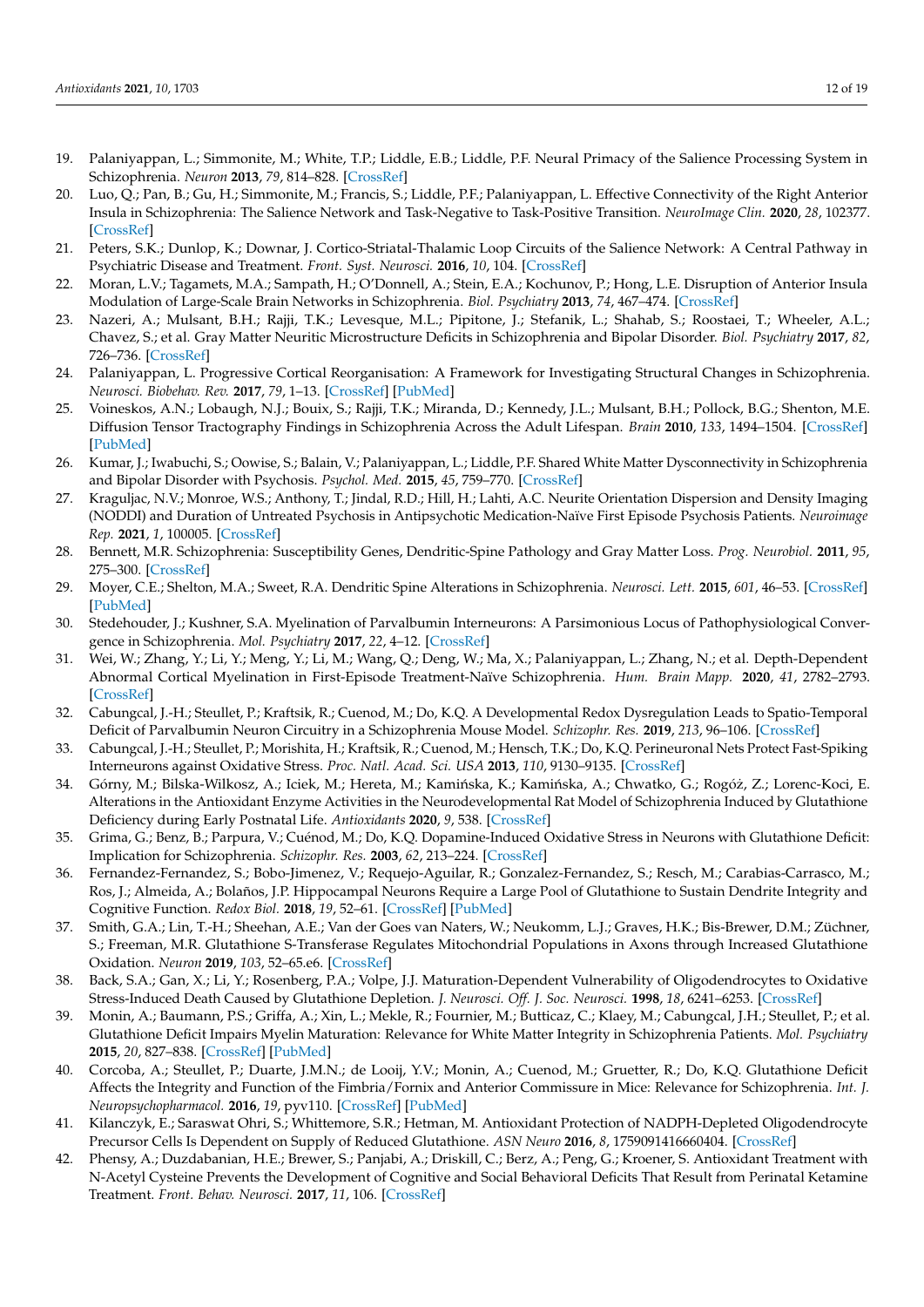- <span id="page-12-0"></span>43. Cardis, R.; Cabungcal, J.-H.; Dwir, D.; Do, K.Q.; Steullet, P. A Lack of GluN2A-Containing NMDA Receptors Confers a Vulnerability to Redox Dysregulation: Consequences on Parvalbumin Interneurons, and Their Perineuronal Nets. *Neurobiol. Dis.* **2018**, *109*, 64–75. [\[CrossRef\]](http://doi.org/10.1016/j.nbd.2017.10.006) [\[PubMed\]](http://www.ncbi.nlm.nih.gov/pubmed/29024713)
- <span id="page-12-1"></span>44. Cabungcal, J.-H.; Counotte, D.S.; Lewis, E.M.; Tejeda, H.A.; Piantadosi, P.; Pollock, C.; Calhoon, G.G.; Sullivan, E.M.; Presgraves, E.; Kil, J.; et al. Juvenile Antioxidant Treatment Prevents Adult Deficits in a Developmental Model of Schizophrenia. *Neuron* **2014**, *83*, 1073–1084. [\[CrossRef\]](http://doi.org/10.1016/j.neuron.2014.07.028) [\[PubMed\]](http://www.ncbi.nlm.nih.gov/pubmed/25132466)
- <span id="page-12-2"></span>45. Rao, K.N.; Sentir, A.M.; Engleman, E.A.; Bell, R.L.; Hulvershorn, L.A.; Breier, A.; Chambers, R.A. Toward Early Estimation and Treatment of Addiction Vulnerability: Radial Arm Maze and N-Acetyl Cysteine before Cocaine Sensitization or Nicotine Self-Administration in Neonatal Ventral Hippocampal Lesion Rats. *Psychopharmacology* **2016**, *233*, 3933–3945. [\[CrossRef\]](http://doi.org/10.1007/s00213-016-4421-8) [\[PubMed\]](http://www.ncbi.nlm.nih.gov/pubmed/27640177)
- <span id="page-12-3"></span>46. Swanepoel, T.; Möller, M.; Harvey, B.H. N-Acetyl Cysteine Reverses Bio-Behavioural Changes Induced by Prenatal Inflammation, Adolescent Methamphetamine Exposure and Combined Challenges. *Psychopharmacology* **2018**, *235*, 351–368. [\[CrossRef\]](http://doi.org/10.1007/s00213-017-4776-5)
- <span id="page-12-4"></span>47. Monte, A.S.; Mello, B.S.F.; Borella, V.C.M.; da Silva Araujo, T.; da Silva, F.E.R.; de Sousa, F.C.F.; de Oliveira, A.C.P.; Gama, C.S.; Seeman, M.V.; Vasconcelos, S.M.M.; et al. Two-Hit Model of Schizophrenia Induced by Neonatal Immune Activation and Peripubertal Stress in Rats: Study of Sex Differences and Brain Oxidative Alterations. *Behav. Brain Res.* **2017**, *331*, 30–37. [\[CrossRef\]](http://doi.org/10.1016/j.bbr.2017.04.057)
- <span id="page-12-5"></span>48. Steullet, P.; Cabungcal, J.H.; Monin, A.; Dwir, D.; O'Donnell, P.; Cuenod, M.; Do, K.Q. Redox Dysregulation, Neuroinflammation, and NMDA Receptor Hypofunction: A "Central Hub" in Schizophrenia Pathophysiology? *Schizophr. Res.* **2016**, *176*, 41–51. [\[CrossRef\]](http://doi.org/10.1016/j.schres.2014.06.021)
- <span id="page-12-6"></span>49. Maas, D.A.; Vallès, A.; Martens, G.J.M. Oxidative Stress, Prefrontal Cortex Hypomyelination and Cognitive Symptoms in Schizophrenia. *Transl. Psychiatry* **2017**, *7*, e1171. [\[CrossRef\]](http://doi.org/10.1038/tp.2017.138)
- <span id="page-12-7"></span>50. Lech, M.A.; Leśkiewicz, M.; Kamińska, K.; Rogóż, Z.; Lorenc-Koci, E. Glutathione Deficiency during Early Postnatal Development Causes Schizophrenia-Like Symptoms and a Reduction in BDNF Levels in the Cortex and Hippocampus of Adult Sprague-Dawley Rats. *Int. J. Mol. Sci.* **2021**, *22*, 6171. [\[CrossRef\]](http://doi.org/10.3390/ijms22126171)
- <span id="page-12-8"></span>51. Maas, D.A.; Eijsink, V.D.; van Hulten, J.A.; Panic, R.; De Weerd, P.; Homberg, J.R.; Vallès, A.; Nait-Oumesmar, B.; Martens, G.J.M. Antioxidant Treatment Ameliorates Prefrontal Hypomyelination and Cognitive Deficits in a Rat Model of Schizophrenia. *Neuropsychopharmacology* **2021**, *14*, 1161–1171. [\[CrossRef\]](http://doi.org/10.1038/s41386-021-00964-0)
- <span id="page-12-9"></span>52. Klauser, P.; Xin, L.; Fournier, M.; Griffa, A.; Cleusix, M.; Jenni, R.; Cuenod, M.; Gruetter, R.; Hagmann, P.; Conus, P.; et al. N -Acetylcysteine Add-on Treatment Leads to an Improvement of Fornix White Matter Integrity in Early Psychosis: A Double-Blind Randomized Placebo-Controlled Trial. *Transl. Psychiatry* **2018**, *8*, 220. [\[CrossRef\]](http://doi.org/10.1038/s41398-018-0266-8)
- <span id="page-12-10"></span>53. Flatow, J.; Buckley, P.; Miller, B.J. Meta-Analysis of Oxidative Stress in Schizophrenia. *Biol. Psychiatry* **2013**, *74*, 400–409. [\[CrossRef\]](http://doi.org/10.1016/j.biopsych.2013.03.018) [\[PubMed\]](http://www.ncbi.nlm.nih.gov/pubmed/23683390)
- <span id="page-12-11"></span>54. Perkins, D.O.; Jeffries, C.D.; Do, K.Q. Potential Roles of Redox Dysregulation in the Development of Schizophrenia. *Biol. Psychiatry* **2020**, *88*, 326–336. [\[CrossRef\]](http://doi.org/10.1016/j.biopsych.2020.03.016)
- <span id="page-12-12"></span>55. Xin, L.; Mekle, R.; Fournier, M.; Baumann, P.S.; Ferrari, C.; Alameda, L.; Jenni, R.; Lu, H.; Schaller, B.; Cuenod, M.; et al. Genetic Polymorphism Associated Prefrontal Glutathione and Its Coupling with Brain Glutamate and Peripheral Redox Status in Early Psychosis. *Schizophr. Bull.* **2016**, *42*, 1185–1196. [\[CrossRef\]](http://doi.org/10.1093/schbul/sbw038)
- <span id="page-12-13"></span>56. Kim, S.K.; Kang, S.W.; Chung, J.-H.; Park, H.J.; Cho, K.B.; Park, M.-S. Genetic Polymorphisms of Glutathione-Related Enzymes (GSTM1, GSTT1, and GSTP1) and Schizophrenia Risk: A Meta-Analysis. *Int. J. Mol. Sci.* **2015**, *16*, 19602–19611. [\[CrossRef\]](http://doi.org/10.3390/ijms160819602) [\[PubMed\]](http://www.ncbi.nlm.nih.gov/pubmed/26295386)
- <span id="page-12-14"></span>57. Gysin, R.; Kraftsik, R.; Sandell, J.; Bovet, P.; Chappuis, C.; Conus, P.; Deppen, P.; Preisig, M.; Ruiz, V.; Steullet, P.; et al. Impaired Glutathione Synthesis in Schizophrenia: Convergent Genetic and Functional Evidence. *Proc. Natl. Acad. Sci. USA* **2007**, *104*, 16621–16626. [\[CrossRef\]](http://doi.org/10.1073/pnas.0706778104) [\[PubMed\]](http://www.ncbi.nlm.nih.gov/pubmed/17921251)
- 58. Tosic, M. Schizophrenia and Oxidative Stress: Glutamate Cysteine Ligase Modifier as a Susceptibility Gene. *Am. J. Hum. Genet.* **2006**, *79*, 586–592. [\[CrossRef\]](http://doi.org/10.1086/507566)
- <span id="page-12-15"></span>59. Matigian, N.; Abrahamsen, G.; Sutharsan, R.; Cook, A.L.; Vitale, A.M.; Nouwens, A.; Bellette, B.; An, J.; Anderson, M.; Beckhouse, A.G.; et al. Disease-Specific, Neurosphere-Derived Cells as Models for Brain Disorders. *Dis. Model. Mech.* **2010**, *3*, 785–798. [\[CrossRef\]](http://doi.org/10.1242/dmm.005447)
- <span id="page-12-16"></span>60. Do, K.Q.; Trabesinger, A.H.; Kirsten-Krüger, M.; Lauer, C.J.; Dydak, U.; Hell, D.; Holsboer, F.; Boesiger, P.; Cuénod, M. Schizophrenia: Glutathione Deficit in Cerebrospinal Fluid and Prefrontal Cortex In Vivo. *Eur. J. Neurosci.* **2000**, *12*, 3721–3728. [\[CrossRef\]](http://doi.org/10.1046/j.1460-9568.2000.00229.x) [\[PubMed\]](http://www.ncbi.nlm.nih.gov/pubmed/11029642)
- 61. Yao, J.K.; Leonard, S.; Reddy, R. Altered Glutathione Redox State in Schizophrenia. *Dis. Markers* **2006**, *22*, 83–93. [\[CrossRef\]](http://doi.org/10.1155/2006/248387) [\[PubMed\]](http://www.ncbi.nlm.nih.gov/pubmed/16410648)
- <span id="page-12-17"></span>62. Gawryluk, J.W. Decreased Levels of Glutathione, the Major Brain Antioxidant, in Post-Mortem Prefrontal Cortex from Patients with Psychiatric Disorders. *Int. J. Neuropsychopharmacol.* **2011**, *14*, 123–130. [\[CrossRef\]](http://doi.org/10.1017/S1461145710000805)
- <span id="page-12-18"></span>63. Bertholdo, D.; Watcharakorn, A.; Castillo, M. Brain Proton Magnetic Resonance Spectroscopy: Introduction and Overview. *Neuroimaging Clin. N. Am.* **2013**, *23*, 359–380. [\[CrossRef\]](http://doi.org/10.1016/j.nic.2012.10.002)
- <span id="page-12-19"></span>64. Das, T.K.; Javadzadeh, A.; Dey, A.; Sabesan, P.; Théberge, J.; Radua, J.; Palaniyappan, L. Antioxidant Defense in Schizophrenia and Bipolar Disorder: A Meta-Analysis of MRS Studies of Anterior Cingulate Glutathione. *Prog. Neuropsychopharmacol. Biol. Psychiatry* **2019**, *91*, 94–102. [\[CrossRef\]](http://doi.org/10.1016/j.pnpbp.2018.08.006)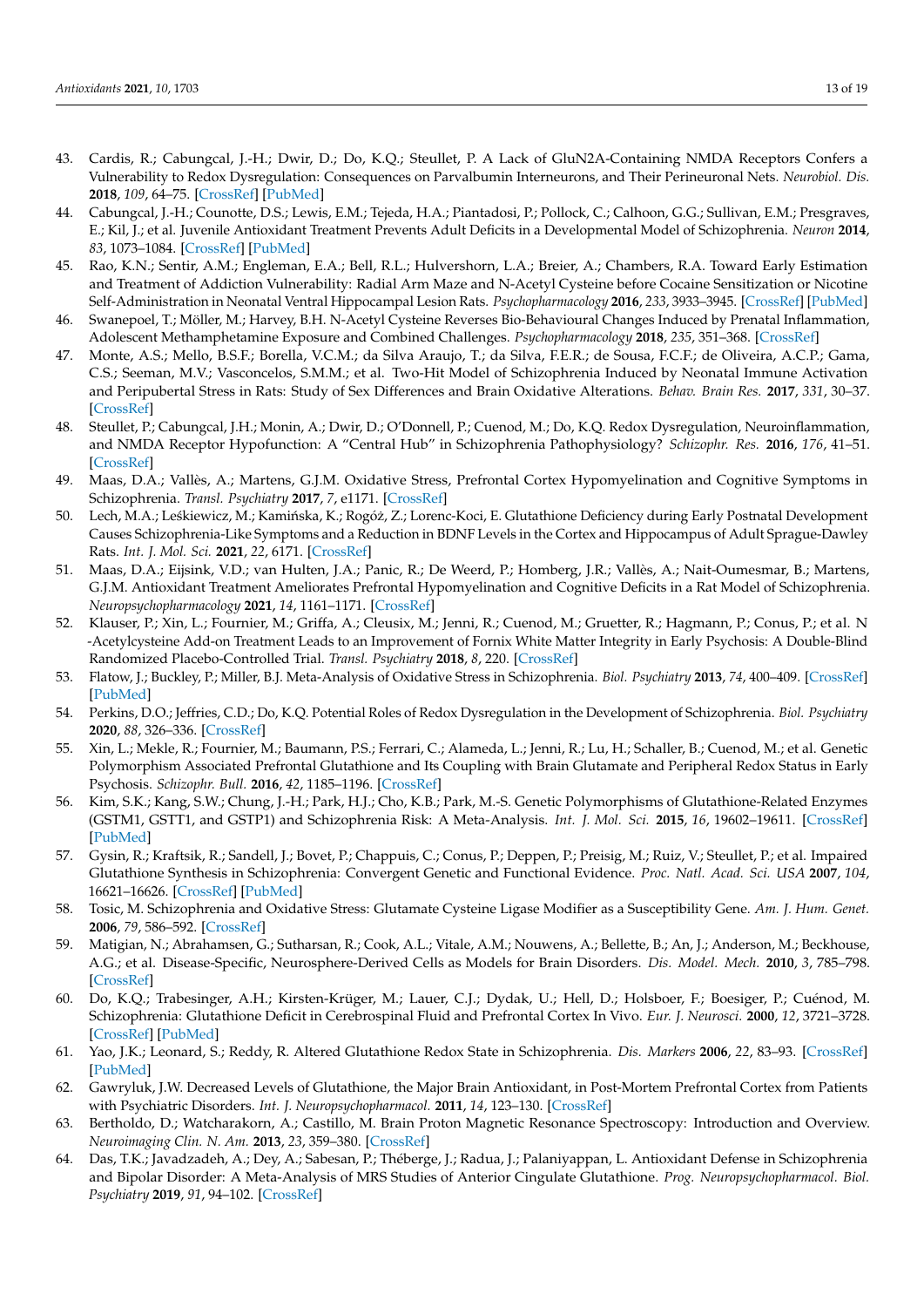- <span id="page-13-0"></span>65. Kumar, J.; Liddle, E.B.; Fernandes, C.C.; Palaniyappan, L.; Hall, E.L.; Robson, S.E.; Simmonite, M.; Fiesal, J.; Katshu, M.Z.; Qureshi, A.; et al. Glutathione and Glutamate in Schizophrenia: A 7T MRS Study. *Mol. Psychiatry* **2020**, *25*, 873–882. [\[CrossRef\]](http://doi.org/10.1038/s41380-018-0104-7)
- <span id="page-13-1"></span>66. Sydnor, V.J.; Roalf, D.R. A Meta-Analysis of Ultra-High Field Glutamate, Glutamine, GABA and Glutathione 1HMRS in Psychosis: Implications for Studies of Psychosis Risk. *Schizophr. Res.* **2020**, *226*, 61–69. [\[CrossRef\]](http://doi.org/10.1016/j.schres.2020.06.028) [\[PubMed\]](http://www.ncbi.nlm.nih.gov/pubmed/32723493)
- <span id="page-13-2"></span>67. Tsugawa, S.; Noda, Y.; Tarumi, R.; Mimura, Y.; Yoshida, K.; Iwata, Y.; Elsalhy, M.; Kuromiya, M.; Kurose, S.; Masuda, F.; et al. Glutathione Levels and Activities of Glutathione Metabolism Enzymes in Patients with Schizophrenia: A Systematic Review and Meta-Analysis. *J. Psychopharmacol.* **2019**, *33*, 1199–1214. [\[CrossRef\]](http://doi.org/10.1177/0269881119845820) [\[PubMed\]](http://www.ncbi.nlm.nih.gov/pubmed/31039654)
- <span id="page-13-3"></span>68. Coughlin, J.M.; Yang, K.; Marsman, A.; Pradhan, S.; Wang, M.; Ward, R.E.; Bonekamp, S.; Ambinder, E.B.; Higgs, C.P.; Kim, P.K.; et al. A Multimodal Approach to Studying the Relationship between Peripheral Glutathione, Brain Glutamate, and Cognition in Health and in Schizophrenia. *Mol. Psychiatry* **2021**, *26*, 3502–3511. [\[CrossRef\]](http://doi.org/10.1038/s41380-020-00901-5)
- <span id="page-13-10"></span>69. Dempster, K.; Jeon, P.; MacKinley, M.; Williamson, P.; Théberge, J.; Palaniyappan, L. Early Treatment Response in First Episode Psychosis: A 7-T Magnetic Resonance Spectroscopic Study of Glutathione and Glutamate. *Mol. Psychiatry* **2020**, *25*, 1640–1650. [\[CrossRef\]](http://doi.org/10.1038/s41380-020-0704-x) [\[PubMed\]](http://www.ncbi.nlm.nih.gov/pubmed/32205866)
- 70. Godlewska, B.R.; Minichino, A.; Emir, U.; Angelescu, I.; Lennox, B.; Micunovic, M.; Howes, O.; Cowen, P.J. Brain Glutamate Concentration in Men with Early Psychosis: A Magnetic Resonance Spectroscopy Case–Control Study at 7 T. *Transl. Psychiatry* **2021**, *11*, 367. [\[CrossRef\]](http://doi.org/10.1038/s41398-021-01477-6)
- <span id="page-13-7"></span>71. Iwata, Y.; Nakajima, S.; Plitman, E.; Truong, P.; Bani-Fatemi, A.; Caravaggio, F.; Kim, J.; Shah, P.; Mar, W.; Chavez, S.; et al. Glutathione Levels and Glutathione-Glutamate Correlation in Patients with Treatment-Resistant Schizophrenia. *Schizophr. Bull. Open* **2021**. [\[CrossRef\]](http://doi.org/10.1093/schizbullopen/sgab006)
- <span id="page-13-5"></span>72. Limongi, R.; Jeon, P.; Théberge, J.; Palaniyappan, L. Counteracting Effects of Glutathione on the Glutamate-Driven Excitation/Inhibition Imbalance in First-Episode Schizophrenia: A 7T MRS and Dynamic Causal Modeling Study. *Antioxidants* **2021**, *10*, 75. [\[CrossRef\]](http://doi.org/10.3390/antiox10010075)
- <span id="page-13-6"></span>73. Pan, Y.; Dempster, K.; Jeon, P.; Théberge, J.; Khan, A.R.; Palaniyappan, L. Acute Conceptual Disorganization in Untreated First-Episode Psychosis: A Combined Magnetic Resonance Spectroscopy and Diffusion Imaging Study of the Cingulum. *J. Psychiatry Neurosci. JPN* **2021**, *46*, E337–E346. [\[CrossRef\]](http://doi.org/10.1503/jpn.200167)
- <span id="page-13-4"></span>74. Wang, A.M.; Pradhan, S.; Coughlin, J.M.; Trivedi, A.; DuBois, S.L.; Crawford, J.L.; Sedlak, T.W.; Nucifora, F.C.; Nestadt, G.; Nucifora, L.G.; et al. Assessing Brain Metabolism with 7-T Proton Magnetic Resonance Spectroscopy in Patients with First-Episode Psychosis. *JAMA Psychiatry* **2019**, *76*, 314–323. [\[CrossRef\]](http://doi.org/10.1001/jamapsychiatry.2018.3637) [\[PubMed\]](http://www.ncbi.nlm.nih.gov/pubmed/30624573)
- <span id="page-13-8"></span>75. Wood, S.J.; Berger, G.E.; Wellard, R.M.; Proffitt, T.-M.; McConchie, M.; Berk, M.; McGorry, P.D.; Pantelis, C. Medial Temporal Lobe Glutathione Concentration in First Episode Psychosis: A 1H-MRS Investigation. *Neurobiol. Dis.* **2009**, *33*, 354–357. [\[CrossRef\]](http://doi.org/10.1016/j.nbd.2008.11.018) [\[PubMed\]](http://www.ncbi.nlm.nih.gov/pubmed/19118629)
- <span id="page-13-9"></span>76. Berger, G.E.; Wood, S.J.; Wellard, R.M.; Proffitt, T.M.; McConchie, M.; Amminger, G.P.; Jackson, G.D.; Velakoulis, D.; Pantelis, C.; McGorry, P.D. Ethyl-Eicosapentaenoic Acid in First-Episode Psychosis. A 1H-MRS Study. *Neuropsychopharmacol. Off. Publ. Am. Coll. Neuropsychopharmacol.* **2008**, *33*, 2467–2473. [\[CrossRef\]](http://doi.org/10.1038/sj.npp.1301628)
- <span id="page-13-11"></span>77. Jeon, P.; Limongi, R.; Ford, S.D.; Branco, C.; Mackinley, M.; Gupta, M.; Powe, L.; Théberge, J.; Palaniyappan, L. Glutathione as a Molecular Marker of Functional Impairment in Patients with At-Risk Mental State: 7-Tesla 1H-MRS Study. *Brain Sci.* **2021**, *11*, 941. [\[CrossRef\]](http://doi.org/10.3390/brainsci11070941)
- <span id="page-13-12"></span>78. Yang, K.; Longo, L.; Narita, Z.; Cascella, N.; Nucifora, F.C.; Coughlin, J.M.; Nestadt, G.; Sedlak, T.W.; Mihaljevic, M.; Wang, M.; et al. A Multimodal Study of a First Episode Psychosis Cohort: Potential Markers of Antipsychotic Treatment Resistance. *Mol. Psychiatry* **2021**. [\[CrossRef\]](http://doi.org/10.1038/s41380-021-01331-7) [\[PubMed\]](http://www.ncbi.nlm.nih.gov/pubmed/34642460)
- <span id="page-13-13"></span>79. Kraguljac, N.V.; Morgan, C.J.; Reid, M.A.; White, D.M.; Jindal, R.D.; Sivaraman, S.; Martinak, B.K.; Lahti, A.C. A Longitudinal Magnetic Resonance Spectroscopy Study Investigating Effects of Risperidone in the Anterior Cingulate Cortex and Hippocampus in Schizophrenia. *Schizophr. Res.* **2019**, *210*, 239–244. [\[CrossRef\]](http://doi.org/10.1016/j.schres.2018.12.028)
- 80. Merritt, K.; Perez-Iglesias, R.; Sendt, K.-V.; Goozee, R.; Jauhar, S.; Pepper, F.; Barker, G.J.; Glenthøj, B.; Arango, C.; Lewis, S.; et al. Remission from Antipsychotic Treatment in First Episode Psychosis Related to Longitudinal Changes in Brain Glutamate. *Npj Schizophr.* **2019**, *5*, 12. [\[CrossRef\]](http://doi.org/10.1038/s41537-019-0080-1)
- <span id="page-13-16"></span>81. Egerton, A.; Broberg, B.V.; Van Haren, N.; Merritt, K.; Barker, G.J.; Lythgoe, D.J.; Perez-Iglesias, R.; Baandrup, L.; Düring, S.W.; Sendt, K.V.; et al. Response to Initial Antipsychotic Treatment in First Episode Psychosis Is Related to Anterior Cingulate Glutamate Levels: A Multicentre 1H-MRS Study (OPTiMiSE). *Mol. Psychiatry* **2018**, *23*, 2145–2155. [\[CrossRef\]](http://doi.org/10.1038/s41380-018-0082-9) [\[PubMed\]](http://www.ncbi.nlm.nih.gov/pubmed/29880882)
- 82. de la Fuente-Sandoval, C.; León-Ortiz, P.; Azcárraga, M.; Stephano, S.; Favila, R.; Díaz-Galvis, L.; Alvarado-Alanis, P.; Ramírez-Bermúdez, J.; Graff-Guerrero, A. Glutamate Levels in the Associative Striatum before and after 4 Weeks of Antipsychotic Treatment in First-Episode Psychosis: A Longitudinal Proton Magnetic Resonance Spectroscopy Study. *JAMA Psychiatry* **2013**, *70*, 1057–1066. [\[CrossRef\]](http://doi.org/10.1001/jamapsychiatry.2013.289) [\[PubMed\]](http://www.ncbi.nlm.nih.gov/pubmed/23966023)
- <span id="page-13-14"></span>83. Théberge, J.; Williamson, K.E.; Aoyama, N.; Drost, D.J.; Manchanda, R.; Malla, A.K.; Northcott, S.; Menon, R.S.; Neufeld, R.W.J.; Rajakumar, N.; et al. Longitudinal Grey-Matter and Glutamatergic Losses in First-Episode Schizophrenia. *Br. J. Psychiatry J. Ment. Sci.* **2007**, *191*, 325–334. [\[CrossRef\]](http://doi.org/10.1192/bjp.bp.106.033670) [\[PubMed\]](http://www.ncbi.nlm.nih.gov/pubmed/17906243)
- <span id="page-13-15"></span>84. Jeon, P.; Limongi, R.; Ford, S.D.; Mackinley, M.; Dempster, K.; Théberge, J.; Palaniyappan, L. Progressive Changes in Glutamate Concentration in Early Stages of Schizophrenia: A Longitudinal 7-Tesla MRS Study. *Schizophr. Bull. Open* **2021**, *2*, sgaa072. [\[CrossRef\]](http://doi.org/10.1093/schizbullopen/sgaa072)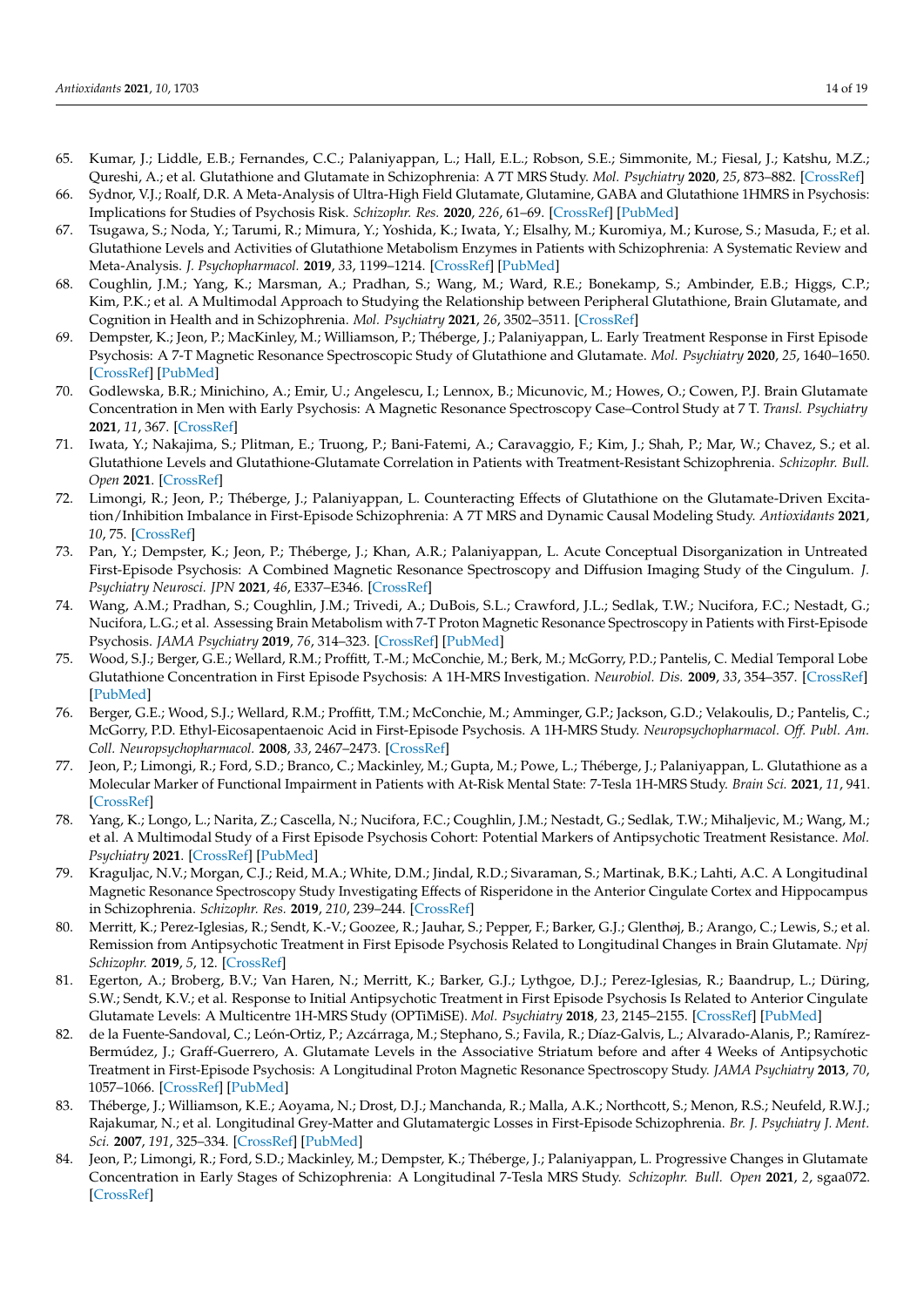- <span id="page-14-0"></span>85. Wang, M.; Barker, P.B.; Cascella, N.; Coughlin, J.M.; Nestadt, G.; Nucifora, F.C.; Sedlak, T.W.; Kelly, A.; Younes, L.; Geman, D.; et al. Longitudinal Changes in Brain Metabolites in Healthy Subjects and Patients with First Episode Psychosis (FEP): A 7-Tesla MRS Study. *bioRxiv* **2020**. [\[CrossRef\]](http://doi.org/10.1101/2020.08.25.267419)
- <span id="page-14-1"></span>86. Zhang, Y.; Catts, V.S.; Shannon Weickert, C. Lower Antioxidant Capacity in the Prefrontal Cortex of Individuals with Schizophrenia. *Aust. N. Z. J. Psychiatry* **2018**, *52*, 690–698. [\[CrossRef\]](http://doi.org/10.1177/0004867417728805) [\[PubMed\]](http://www.ncbi.nlm.nih.gov/pubmed/28891319)
- <span id="page-14-2"></span>87. Ermakov, E.A.; Dmitrieva, E.M.; Parshukova, D.A.; Kazantseva, D.V.; Vasilieva, A.R.; Smirnova, L.P. Oxidative Stress-Related Mechanisms in Schizophrenia Pathogenesis and New Treatment Perspectives. *Oxid. Med. Cell. Longev.* **2021**, *2021*, 8881770. [\[CrossRef\]](http://doi.org/10.1155/2021/8881770) [\[PubMed\]](http://www.ncbi.nlm.nih.gov/pubmed/33552387)
- <span id="page-14-3"></span>88. Smigielski, L.; Jagannath, V.; Rössler, W.; Walitza, S.; Grünblatt, E. Epigenetic Mechanisms in Schizophrenia and Other Psychotic Disorders: A Systematic Review of Empirical Human Findings. *Mol. Psychiatry* **2020**, *25*, 1718–1748. [\[CrossRef\]](http://doi.org/10.1038/s41380-019-0601-3)
- <span id="page-14-4"></span>89. Chitty, K.M.; Lagopoulos, J.; Hickie, I.B.; Hermens, D.F. The Impact of Alcohol and Tobacco Use on In Vivo Glutathione in Youth with Bipolar Disorder: An Exploratory Study. *J. Psychiatr. Res.* **2014**, *55*, 59–67. [\[CrossRef\]](http://doi.org/10.1016/j.jpsychires.2014.03.024)
- <span id="page-14-5"></span>90. Tong, J.; Fitzmaurice, P.S.; Moszczynska, A.; Mattina, K.; Ang, L.-C.; Boileau, I.; Furukawa, Y.; Sailasuta, N.; Kish, S.J. Do Glutathione Levels Decline in Aging Human Brain? *Free Radic. Biol. Med.* **2016**, *93*, 110–117. [\[CrossRef\]](http://doi.org/10.1016/j.freeradbiomed.2016.01.029)
- <span id="page-14-6"></span>91. Hermens, D.F.; Hatton, S.N.; Lee, R.S.C.; Naismith, S.L.; Duffy, S.L.; Paul Amminger, G.; Kaur, M.; Scott, E.M.; Lagopoulos, J.; Hickie, I.B. In Vivo Imaging of Oxidative Stress and Fronto-Limbic White Matter Integrity in Young Adults with Mood Disorders. *Eur. Arch. Psychiatry Clin. Neurosci.* **2018**, *268*, 145–156. [\[CrossRef\]](http://doi.org/10.1007/s00406-017-0788-8)
- <span id="page-14-7"></span>92. Chitty, K.M.; Lagopoulos, J.; Hickie, I.B.; Hermens, D.F. A Longitudinal Proton Magnetic Resonance Spectroscopy Study Investigating Oxidative Stress as a Result of Alcohol and Tobacco Use in Youth with Bipolar Disorder. *J. Affect. Disord.* **2015**, *175*, 481–487. [\[CrossRef\]](http://doi.org/10.1016/j.jad.2015.01.021)
- <span id="page-14-8"></span>93. Chitty, K.M.; Lagopoulos, J.; Hickie, I.B.; Hermens, D.F. Risky Alcohol Use in Young Persons with Emerging Bipolar Disorder Is Associated with Increased Oxidative Stress. *J. Affect. Disord.* **2013**, *150*, 1238–1241. [\[CrossRef\]](http://doi.org/10.1016/j.jad.2013.06.003)
- <span id="page-14-9"></span>94. Freed, R.D.; Hollenhorst, C.N.; Weiduschat, N.; Mao, X.; Kang, G.; Shungu, D.C.; Gabbay, V. A Pilot Study of Cortical Glutathione in Youth with Depression. *Psychiatry Res. Neuroimaging* **2017**, *270*, 54–60. [\[CrossRef\]](http://doi.org/10.1016/j.pscychresns.2017.10.001) [\[PubMed\]](http://www.ncbi.nlm.nih.gov/pubmed/29078101)
- <span id="page-14-10"></span>95. Fisher, E.; Gillam, J.; Upthegrove, R.; Aldred, S.; Wood, S.J. Role of Magnetic Resonance Spectroscopy in Cerebral Glutathione Quantification for Youth Mental Health: A Systematic Review. *Early Interv. Psychiatry* **2020**, *14*, 147–162. [\[CrossRef\]](http://doi.org/10.1111/eip.12833) [\[PubMed\]](http://www.ncbi.nlm.nih.gov/pubmed/31148383)
- <span id="page-14-11"></span>96. Draganov, M.; Vives-Gilabert, Y.; de Diego-Adeliño, J.; Vicent-Gil, M.; Puigdemont, D.; Portella, M.J. Glutamatergic and GABA-Ergic Abnormalities in First-Episode Depression. A 1-Year Follow-up 1H-MR Spectroscopic Study. *J. Affect. Disord.* **2020**, *266*, 572–577. [\[CrossRef\]](http://doi.org/10.1016/j.jad.2020.01.138) [\[PubMed\]](http://www.ncbi.nlm.nih.gov/pubmed/32056929)
- <span id="page-14-12"></span>97. Duffy, S.L.; Lagopoulos, J.; Cockayne, N.; Hermens, D.F.; Hickie, I.B.; Naismith, S.L. Oxidative Stress and Depressive Symptoms in Older Adults: A Magnetic Resonance Spectroscopy Study. *J. Affect. Disord.* **2015**, *180*, 29–35. [\[CrossRef\]](http://doi.org/10.1016/j.jad.2015.03.007) [\[PubMed\]](http://www.ncbi.nlm.nih.gov/pubmed/25881278)
- <span id="page-14-13"></span>98. Solberg, D.K.; Refsum, H.; Andreassen, O.A.; Bentsen, H. A Five-Year Follow-up Study of Antioxidants, Oxidative Stress and Polyunsaturated Fatty Acids in Schizophrenia. *Acta Neuropsychiatr.* **2019**, *31*, 202–212. [\[CrossRef\]](http://doi.org/10.1017/neu.2019.14)
- <span id="page-14-14"></span>99. Ballesteros, A.; Jiang, P.; Summerfelt, A.; Du, X.; Chiappelli, J.; O'Donnell, P.; Kochunov, P.; Hong, L.E. No Evidence of Exogenous Origin for the Abnormal Glutathione Redox State in Schizophrenia. *Schizophr. Res.* **2013**, *146*, 184–189. [\[CrossRef\]](http://doi.org/10.1016/j.schres.2013.02.001)
- <span id="page-14-15"></span>100. Da Silva, T.; Hafizi, S.; Andreazza, A.C.; Kiang, M.; Bagby, R.M.; Navas, E.; Laksono, I.; Truong, P.; Gerritsen, C.; Prce, I.; et al. Glutathione, the Major Redox Regulator, in the Prefrontal Cortex of Individuals at Clinical High Risk for Psychosis. *Int. J. Neuropsychopharmacol.* **2018**, *21*, 311–318. [\[CrossRef\]](http://doi.org/10.1093/ijnp/pyx094)
- <span id="page-14-16"></span>101. Lesh, T.A.; Maddock, R.J.; Howell, A.; Wang, H.; Tanase, C.; Daniel Ragland, J.; Niendam, T.A.; Carter, C.S. Extracellular Free Water and Glutathione in First-Episode Psychosis—A Multimodal Investigation of an Inflammatory Model for Psychosis. *Mol. Psychiatry* **2019**, *26*, 761–771. [\[CrossRef\]](http://doi.org/10.1038/s41380-019-0428-y)
- <span id="page-14-17"></span>102. Palaniyappan, L.; Al-Radaideh, A.; Mougin, O.; Gowland, P.; Liddle, P.F. Combined White Matter Imaging Suggests Myelination Defects in Visual Processing Regions in Schizophrenia. *Neuropsychopharmacology* **2013**, *38*, 1808–1815. [\[CrossRef\]](http://doi.org/10.1038/npp.2013.80)
- <span id="page-14-18"></span>103. Palaniyappan, L.; Das, T.; Dempster, K. The Neurobiology of Transition to Psychosis: Clearing the Cache. *J. Psychiatry Neurosci.* **2017**, *42*, 294–299. [\[CrossRef\]](http://doi.org/10.1503/jpn.170137)
- <span id="page-14-19"></span>104. Cassoli, J.S.; Guest, P.C.; Malchow, B.; Schmitt, A.; Falkai, P.; Martins-de-Souza, D. Disturbed Macro-Connectivity in Schizophrenia Linked to Oligodendrocyte Dysfunction: From Structural Findings to Molecules. *NPJ Schizophr.* **2015**, *1*, 15034. [\[CrossRef\]](http://doi.org/10.1038/npjschz.2015.34)
- <span id="page-14-20"></span>105. Voineskos, A.N.; Felsky, D.; Kovacevic, N.; Tiwari, A.K.; Zai, C.; Chakravarty, M.M.; Lobaugh, N.J.; Shenton, M.E.; Rajji, T.K.; Miranda, D.; et al. Oligodendrocyte Genes, White Matter Tract Integrity, and Cognition in Schizophrenia. *Cereb. Cortex* **2013**, *23*, 2044–2057. [\[CrossRef\]](http://doi.org/10.1093/cercor/bhs188)
- <span id="page-14-21"></span>106. French, H.M.; Reid, M.; Mamontov, P.; Simmons, R.A.; Grinspan, J.B. Oxidative Stress Disrupts Oligodendrocyte Maturation. *J. Neurosci. Res.* **2009**, *87*, 3076–3087. [\[CrossRef\]](http://doi.org/10.1002/jnr.22139)
- 107. Uranova, N.A.; Vikhreva, O.V.; Rakhmanova, V.I.; Orlovskaya, D.D. Dystrophy of Oligodendrocytes and Adjacent Microglia in Prefrontal Gray Matter in Schizophrenia. *Front. Psychiatry* **2020**, *11*, 204. [\[CrossRef\]](http://doi.org/10.3389/fpsyt.2020.00204) [\[PubMed\]](http://www.ncbi.nlm.nih.gov/pubmed/32292358)
- <span id="page-14-22"></span>108. Mauney, S.A.; Pietersen, C.Y.; Sonntag, K.-C.; Woo, T.-U.W. Differentiation of Oligodendrocyte Precursors Is Impaired in the Prefrontal Cortex in Schizophrenia. *Schizophr. Res.* **2015**, *169*, 374–380. [\[CrossRef\]](http://doi.org/10.1016/j.schres.2015.10.042)
- <span id="page-14-23"></span>109. Guo, S.; Palaniyappan, L.; Liddle, P.F.; Feng, J. Dynamic Cerebral Reorganization in the Pathophysiology of Schizophrenia: A MRI-Derived Cortical Thickness Study. *Psychol. Med.* **2016**, *46*, 2201–2214. [\[CrossRef\]](http://doi.org/10.1017/S0033291716000994) [\[PubMed\]](http://www.ncbi.nlm.nih.gov/pubmed/27228263)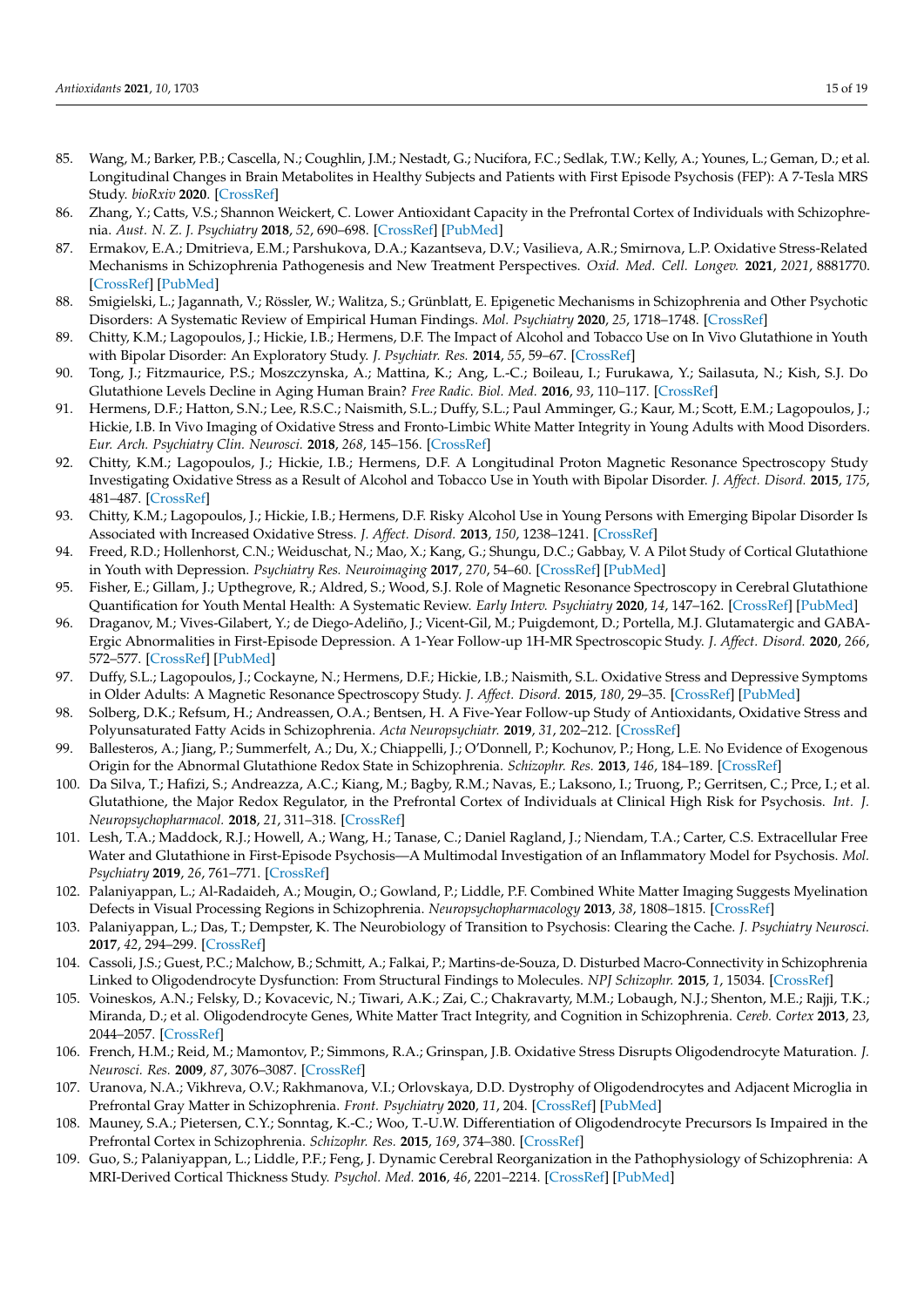- <span id="page-15-0"></span>110. Palaniyappan, L. Inefficient Neural System Stabilization: A Theory of Spontaneous Resolutions and Recurrent Relapses in Psychosis. *J. Psychiatry Neurosci. JPN* **2019**, *44*, 367–383. [\[CrossRef\]](http://doi.org/10.1503/jpn.180038) [\[PubMed\]](http://www.ncbi.nlm.nih.gov/pubmed/31245961)
- <span id="page-15-1"></span>111. Lu, P.H.; Lee, G.J.; Raven, E.P.; Tingus, K.; Khoo, T.; Thompson, P.M.; Bartzokis, G. Age-Related Slowing in Cognitive Processing Speed Is Associated with Myelin Integrity in a Very Healthy Elderly Sample. *J. Clin. Exp. Neuropsychol.* **2011**, *33*, 1059–1068. [\[CrossRef\]](http://doi.org/10.1080/13803395.2011.595397)
- 112. Croteau-Chonka, E.C.; Dean III, D.C.; Remer, J.; Dirks, H.; O'Muircheartaigh, J.; Deoni, S.C.L. Examining the Relationships between Cortical Maturation and White Matter Myelination throughout Early Childhood. *NeuroImage* **2016**, *125*, 413–421. [\[CrossRef\]](http://doi.org/10.1016/j.neuroimage.2015.10.038) [\[PubMed\]](http://www.ncbi.nlm.nih.gov/pubmed/26499814)
- <span id="page-15-2"></span>113. Whitaker, K.J.; Vértes, P.E.; Romero-Garcia, R.; Váša, F.; Moutoussis, M.; Prabhu, G.; Weiskopf, N.; Callaghan, M.F.; Wagstyl, K.; Rittman, T.; et al. Adolescence Is Associated with Genomically Patterned Consolidation of the Hubs of the Human Brain Connectome. *Proc. Natl. Acad. Sci. USA* **2016**, *113*, 9105–9110. [\[CrossRef\]](http://doi.org/10.1073/pnas.1601745113)
- <span id="page-15-3"></span>114. Micheva, K.D.; Wolman, D.; Mensh, B.D.; Pax, E.; Buchanan, J.; Smith, S.J.; Bock, D.D. A Large Fraction of Neocortical Myelin Ensheathes Axons of Local Inhibitory Neurons. *eLife* **2016**, *5*, e15784. [\[CrossRef\]](http://doi.org/10.7554/eLife.15784) [\[PubMed\]](http://www.ncbi.nlm.nih.gov/pubmed/27383052)
- <span id="page-15-4"></span>115. Abruzzo, P.M.; Panisi, C.; Marini, M. The Alteration of Chloride Homeostasis/GABAergic Signaling in Brain Disorders: Could Oxidative Stress Play a Role? *Antioxidants* **2021**, *10*, 1316. [\[CrossRef\]](http://doi.org/10.3390/antiox10081316)
- <span id="page-15-5"></span>116. Lewis, D.A.; Curley, A.A.; Glausier, J.R.; Volk, D.W. Cortical Parvalbumin Interneurons and Cognitive Dysfunction in Schizophrenia. *Trends Neurosci.* **2012**, *35*, 57–67. [\[CrossRef\]](http://doi.org/10.1016/j.tins.2011.10.004)
- <span id="page-15-6"></span>117. Lambert, M.; Naber, D.; Schacht, A.; Wagner, T.; Hundemer, H.-P.; Karow, A.; Huber, C.G.; Suarez, D.; Haro, J.M.; Novick, D.; et al. Rates and Predictors of Remission and Recovery during 3 Years in 392 Never-Treated Patients with Schizophrenia. *Acta Psychiatr. Scand.* **2008**, *118*, 220–229. [\[CrossRef\]](http://doi.org/10.1111/j.1600-0447.2008.01213.x)
- 118. Derks, E.M.; Fleischhacker, W.W.; Boter, H.; Peuskens, J.; Kahn, R.S.; EUFEST Study Group. Antipsychotic Drug Treatment in First-Episode Psychosis: Should Patients Be Switched to a Different Antipsychotic Drug after 2, 4, or 6 Weeks of Nonresponse? *J. Clin. Psychopharmacol.* **2010**, *30*, 176–180. [\[CrossRef\]](http://doi.org/10.1097/JCP.0b013e3181d2193c)
- <span id="page-15-7"></span>119. Carbon, M.; Correll, C.U. Clinical Predictors of Therapeutic Response to Antipsychotics in Schizophrenia. *Dialogues Clin. Neurosci.* **2014**, *16*, 505–524.
- <span id="page-15-8"></span>120. Matsuzawa, D.; Obata, T.; Shirayama, Y.; Nonaka, H.; Kanazawa, Y.; Yoshitome, E.; Takanashi, J.; Matsuda, T.; Shimizu, E.; Ikehira, H.; et al. Negative Correlation between Brain Glutathione Level and Negative Symptoms in Schizophrenia: A 3T 1H-MRS Study: E1944. *PLoS ONE* **2008**, *3*, e1944. [\[CrossRef\]](http://doi.org/10.1371/journal.pone.0001944) [\[PubMed\]](http://www.ncbi.nlm.nih.gov/pubmed/18398470)
- <span id="page-15-9"></span>121. Sedlak, T.W.; Paul, B.D.; Parker, G.M.; Hester, L.D.; Snowman, A.M.; Taniguchi, Y.; Kamiya, A.; Snyder, S.H.; Sawa, A. The Glutathione Cycle Shapes Synaptic Glutamate Activity. *Proc. Natl. Acad. Sci. USA* **2019**, *116*, 2701–2706. [\[CrossRef\]](http://doi.org/10.1073/pnas.1817885116)
- <span id="page-15-10"></span>122. Koga, M.; Serritella, A.V.; Messmer, M.M.; Hayashi-Takagi, A.; Hester, L.D.; Snyder, S.H.; Sawa, A.; Sedlak, T.W. Glutathione Is a Physiologic Reservoir of Neuronal Glutamate. *Biochem. Biophys. Res. Commun.* **2011**, *409*, 596–602. [\[CrossRef\]](http://doi.org/10.1016/j.bbrc.2011.04.087) [\[PubMed\]](http://www.ncbi.nlm.nih.gov/pubmed/21539809)
- <span id="page-15-11"></span>123. Egerton, A.; Brugger, S.; Raffin, M.; Barker, G.J.; Lythgoe, D.J.; McGuire, P.K.; Stone, J.M. Anterior Cingulate Glutamate Levels Related to Clinical Status Following Treatment in First-Episode Schizophrenia. *Neuropsychopharmacology* **2012**, *37*, 2515–2521. [\[CrossRef\]](http://doi.org/10.1038/npp.2012.113) [\[PubMed\]](http://www.ncbi.nlm.nih.gov/pubmed/22763619)
- <span id="page-15-12"></span>124. Shah, P.; Plitman, E.; Iwata, Y.; Kim, J.; Nakajima, S.; Chan, N.; Brown, E.E.; Caravaggio, F.; Torres, E.; Hahn, M.; et al. Glutamatergic Neurometabolites and Cortical Thickness in Treatment-Resistant Schizophrenia: Implications for Glutamate-Mediated Excitotoxicity. *J. Psychiatr. Res.* **2020**, *124*, 151–158. [\[CrossRef\]](http://doi.org/10.1016/j.jpsychires.2020.02.032)
- <span id="page-15-13"></span>125. Plitman, E.; Nakajima, S.; de la Fuente-Sandoval, C.; Gerretsen, P.; Chakravarty, M.M.; Kobylianskii, J.; Chung, J.K.; Caravaggio, F.; Iwata, Y.; Remington, G.; et al. Glutamate-Mediated Excitotoxicity in Schizophrenia: A Review. *Eur. Neuropsychopharmacol.* **2014**, *24*, 1591–1605. [\[CrossRef\]](http://doi.org/10.1016/j.euroneuro.2014.07.015) [\[PubMed\]](http://www.ncbi.nlm.nih.gov/pubmed/25159198)
- <span id="page-15-14"></span>126. Langbein, K.; Hesse, J.; Gussew, A.; Milleit, B.; Lavoie, S.; Amminger, G.P.; Gaser, C.; Wagner, G.; Reichenbach, J.R.; Hipler, U.-C.; et al. Disturbed Glutathione Antioxidative Defense Is Associated with Structural Brain Changes in Neuroleptic-Naïve First-Episode Psychosis Patients. *Prostaglandins Leukot. Essent. Fatty Acids* **2018**, *136*, 103–110. [\[CrossRef\]](http://doi.org/10.1016/j.plefa.2017.10.005)
- <span id="page-15-15"></span>127. Fraguas, D.; Gonzalez-Pinto, A.; Micó, J.A.; Reig, S.; Parellada, M.; Martínez-Cengotitabengoa, M.; Castro-Fornieles, J.; Rapado-Castro, M.; Baeza, I.; Janssen, J.; et al. Decreased Glutathione Levels Predict Loss of Brain Volume in Children and Adolescents with First-Episode Psychosis in a Two-Year Longitudinal Study. *Schizophr. Res.* **2012**, *137*, 58–65. [\[CrossRef\]](http://doi.org/10.1016/j.schres.2012.01.040)
- <span id="page-15-16"></span>128. Merritt, K.; McGuire, P.K.; Egerton, A.; 1H-MRS in Schizophrenia Investigators; Aleman, A.; Block, W.; Bloemen, O.J.N.; Borgan, F.; Bustillo, J.R.; Capizzano, A.A.; et al. Association of Age, Antipsychotic Medication, and Symptom Severity in Schizophrenia with Proton Magnetic Resonance Spectroscopy Brain Glutamate Level: A Mega-Analysis of Individual Participant-Level Data. *JAMA Psychiatry* **2021**, *78*, 667–681. [\[CrossRef\]](http://doi.org/10.1001/jamapsychiatry.2021.0380) [\[PubMed\]](http://www.ncbi.nlm.nih.gov/pubmed/33881460)
- <span id="page-15-17"></span>129. Smucny, J.; Carter, C.S.; Maddock, R.J. Medial Prefrontal Cortex Glutamate Is Reduced in Schizophrenia and Moderated by Measurement Quality: A Meta-Analysis of Proton Magnetic Resonance Spectroscopy Studies. *Biol. Psychiatry* **2021**. [\[CrossRef\]](http://doi.org/10.1016/j.biopsych.2021.06.008)
- <span id="page-15-18"></span>130. Martínez-Maestro, M.; Labadie, C.; Möller, H.E. Dynamic Metabolic Changes in Human Visual Cortex in Regions with Positive and Negative Blood Oxygenation Level-Dependent Response. *J. Cereb. Blood Flow Metab. Off. J. Int. Soc. Cereb. Blood Flow Metab.* **2019**, *39*, 2295–2307. [\[CrossRef\]](http://doi.org/10.1177/0271678X18795426)
- 131. Jeon, P. Functional Magnetic Resonance Spectroscopy in First-Episode Schizophrenia: Measuring Glutamate and Glutathione Dynamics at 7-Tesla. Master's Thesis, The University of Western Ontario, London, ON, Canada, 2019.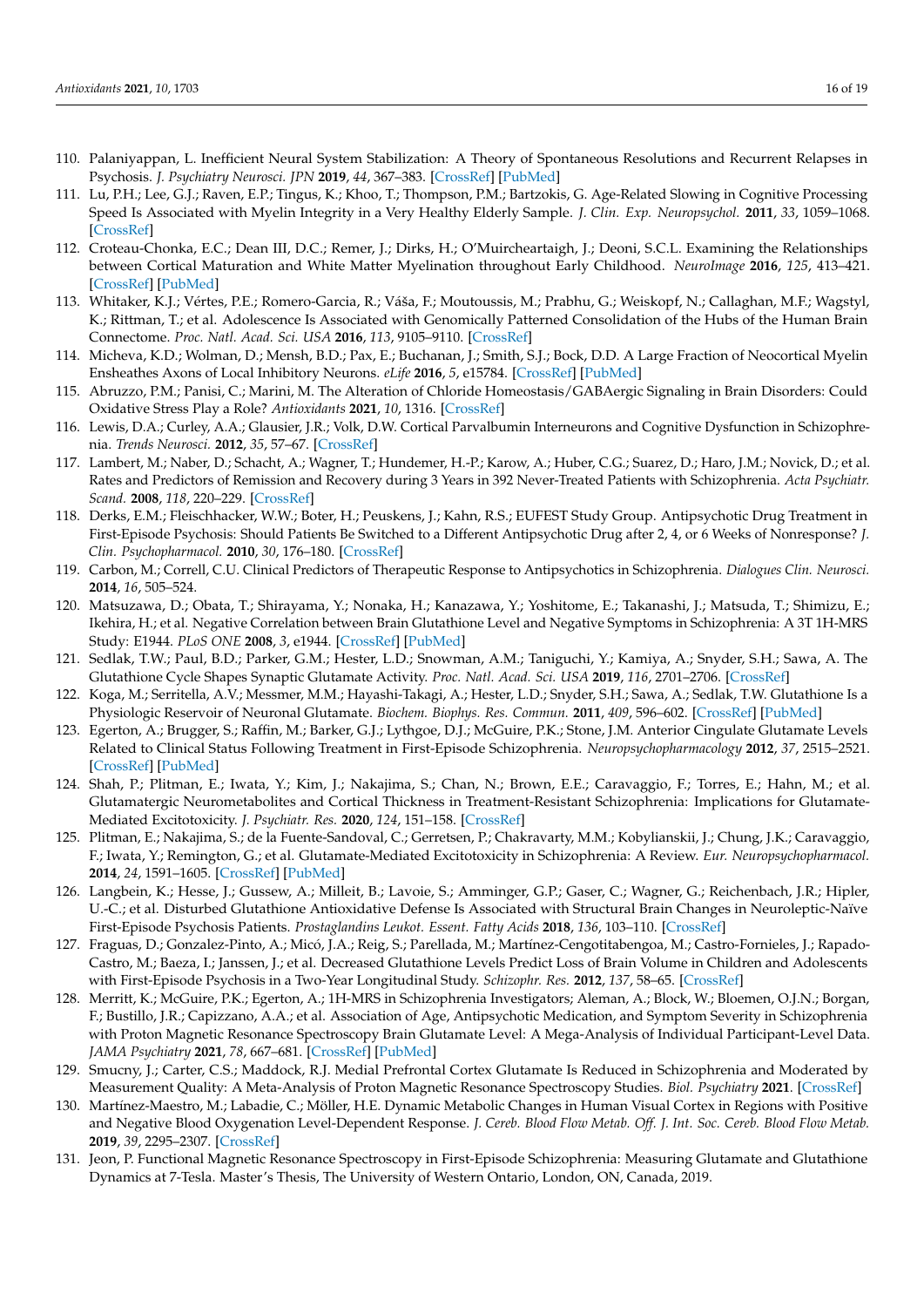- <span id="page-16-0"></span>132. Lin, Y.; Stephenson, M.C.; Xin, L.; Napolitano, A.; Morris, P.G. Investigating the Metabolic Changes Due to Visual Stimulation Using Functional Proton Magnetic Resonance Spectroscopy at 7 T. *J. Cereb. Blood Flow Metab. Off. J. Int. Soc. Cereb. Blood Flow Metab.* **2012**, *32*, 1484–1495. [\[CrossRef\]](http://doi.org/10.1038/jcbfm.2012.33)
- <span id="page-16-1"></span>133. Boillat, Y.; Xin, L.; van der Zwaag, W.; Gruetter, R. Metabolite Concentration Changes Associated with Positive and Negative BOLD Responses in the Human Visual Cortex: A Functional MRS Study at 7 Tesla. *J. Cereb. Blood Flow Metab. Off. J. Int. Soc. Cereb. Blood Flow Metab.* **2020**, *40*, 488–500. [\[CrossRef\]](http://doi.org/10.1177/0271678X19831022) [\[PubMed\]](http://www.ncbi.nlm.nih.gov/pubmed/30755134)
- 134. Schaller, B.; Xin, L.; O'Brien, K.; Magill, A.W.; Gruetter, R. Are Glutamate and Lactate Increases Ubiquitous to Physiological Activation? A (1)H Functional MR Spectroscopy Study during Motor Activation in Human Brain at 7Tesla. *NeuroImage* **2014**, *93 Pt 1*, 138–145. [\[CrossRef\]](http://doi.org/10.1016/j.neuroimage.2014.02.016) [\[PubMed\]](http://www.ncbi.nlm.nih.gov/pubmed/24555953)
- <span id="page-16-2"></span>135. Bednařík, P.; Tkáč, I.; Giove, F.; DiNuzzo, M.; Deelchand, D.K.; Emir, U.E.; Eberly, L.E.; Mangia, S. Neurochemical and BOLD Responses during Neuronal Activation Measured in the Human Visual Cortex at 7 Tesla. *J. Cereb. Blood Flow Metab. Off. J. Int. Soc. Cereb. Blood Flow Metab.* **2015**, *35*, 601–610. [\[CrossRef\]](http://doi.org/10.1038/jcbfm.2014.233)
- <span id="page-16-3"></span>136. Panov, A.; Schonfeld, P.; Dikalov, S.; Hemendinger, R.; Bonkovsky, H.L.; Brooks, B.R. The Neuromediator Glutamate, through Specific Substrate Interactions, Enhances Mitochondrial ATP Production and Reactive Oxygen Species Generation in Nonsynaptic Brain Mitochondria. *J. Biol. Chem.* **2009**, *284*, 14448–14456. [\[CrossRef\]](http://doi.org/10.1074/jbc.M900985200) [\[PubMed\]](http://www.ncbi.nlm.nih.gov/pubmed/19304986)
- <span id="page-16-4"></span>137. Murphy, M.P. How Mitochondria Produce Reactive Oxygen Species. *Biochem. J.* **2009**, *417*, 1–13. [\[CrossRef\]](http://doi.org/10.1042/BJ20081386) [\[PubMed\]](http://www.ncbi.nlm.nih.gov/pubmed/19061483)
- <span id="page-16-5"></span>138. Adams, R.A.; Pinotsis, D.; Tsirlis, K.; Unruh, L.; Mahajan, A.; Horas, A.M.; Convertino, L.; Summerfelt, A.; Sampath, H.; Du, X.M.; et al. Computational Modeling of Electroencephalography and Functional Magnetic Resonance Imaging Paradigms Indicates a Consistent Loss of Pyramidal Cell Synaptic Gain in Schizophrenia. *Biol. Psychiatry* **2021**. [\[CrossRef\]](http://doi.org/10.1016/j.biopsych.2021.07.024)
- <span id="page-16-6"></span>139. Hillen, A.E.J.; Heine, V.M. Glutamate Carrier Involvement in Mitochondrial Dysfunctioning in the Brain White Matter. *Front. Mol. Biosci.* **2020**, *7*, 151. [\[CrossRef\]](http://doi.org/10.3389/fmolb.2020.00151)
- <span id="page-16-7"></span>140. Khadimallah, I.; Jenni, R.; Cabungcal, J.-H.; Cleusix, M.; Fournier, M.; Beard, E.; Klauser, P.; Knebel, J.-F.; Murray, M.M.; Retsa, C.; et al. Mitochondrial, Exosomal MiR137-COX6A2 and Gamma Synchrony as Biomarkers of Parvalbumin Interneurons, Psychopathology, and Neurocognition in Schizophrenia. *Mol. Psychiatry* **2021**, 1–13. [\[CrossRef\]](http://doi.org/10.1038/s41380-021-01313-9)
- <span id="page-16-8"></span>141. Justin, A.; Sathishkumar, M.; Sudheer, A.; Shanthakumari, S.; Ramanathan, M. Non-Hypotensive Dose of Telmisartan and Nimodipine Produced Synergistic Neuroprotective Effect in Cerebral Ischemic Model by Attenuating Brain Cytokine Levels. *Pharmacol. Biochem. Behav.* **2014**, *122*, 61–73. [\[CrossRef\]](http://doi.org/10.1016/j.pbb.2014.03.009)
- <span id="page-16-13"></span>142. Liang, M.; Wang, Z.; Li, H.; Cai, L.; Pan, J.; He, H.; Wu, Q.; Tang, Y.; Ma, J.; Yang, L. L-Arginine Induces Antioxidant Response to Prevent Oxidative Stress via Stimulation of Glutathione Synthesis and Activation of Nrf2 Pathway. *Food Chem. Toxicol.* **2018**, *115*, 315–328. [\[CrossRef\]](http://doi.org/10.1016/j.fct.2018.03.029)
- <span id="page-16-11"></span>143. Verma, M.K.; Goel, R.; Nandakumar, K.; Nemmani, K.V.S. Effect of D-Ala2GIP, a Stable GIP Receptor Agonist on MPTP-Induced Neuronal Impairments in Mice. *Eur. J. Pharmacol.* **2017**, *804*, 38–45. [\[CrossRef\]](http://doi.org/10.1016/j.ejphar.2017.03.059)
- <span id="page-16-12"></span>144. Bramanti, V.; Tomassoni, D.; Bronzi, D.; Grasso, S.; Currò, M.; Avitabile, M.; Li Volsi, G.; Renis, M.; Ientile, R.; Amenta, F.; et al. Alpha-Lipoic Acid Modulates GFAP, Vimentin, Nestin, Cyclin D1 and MAP-Kinase Espression in Astroglial Cell Cultures. *Neurochem. Res.* **2010**, *35*, 2070–2077. [\[CrossRef\]](http://doi.org/10.1007/s11064-010-0256-6)
- <span id="page-16-10"></span>145. Pawełczyk, T.; Grancow, M.; Kotlicka-Antczak, M.; Trafalska, E.; Gębski, P.; Szemraj, J.; Żurner, N.; Pawełczyk, A. Omega-3 Fatty Acids in First-Episode Schizophrenia—A Randomized Controlled Study of Efficacy and Relapse Prevention (OFFER): Rationale, Design, and Methods. *BMC Psychiatry* **2015**, *15*, 97. [\[CrossRef\]](http://doi.org/10.1186/s12888-015-0473-2)
- <span id="page-16-9"></span>146. Nakamura, Y.; Feng, Q.; Kumagai, T.; Torikai, K.; Ohigashi, H.; Osawa, T.; Noguchi, N.; Niki, E.; Uchida, K. Ebselen, a Glutathione Peroxidase Mimetic Seleno-Organic Compound, as a Multifunctional Antioxidant. Implication for Inflammation-Associated Carcinogenesis. *J. Biol. Chem.* **2002**, *277*, 2687–2694. [\[CrossRef\]](http://doi.org/10.1074/jbc.M109641200)
- <span id="page-16-16"></span>147. Maugard, M.; Vigneron, P.-A.; Bolaños, J.P.; Bonvento, G. L-Serine Links Metabolism with Neurotransmission. *Prog. Neurobiol.* **2020**, *197*, 101896. [\[CrossRef\]](http://doi.org/10.1016/j.pneurobio.2020.101896)
- <span id="page-16-17"></span>148. Fujita, Y.; Ishima, T.; Hashimoto, K. Supplementation with D-Serine Prevents the Onset of Cognitive Deficits in Adult Offspring after Maternal Immune Activation. *Sci. Rep.* **2016**, *6*, 37261. [\[CrossRef\]](http://doi.org/10.1038/srep37261)
- <span id="page-16-14"></span>149. Tchantchou, F.; Graves, M.; Falcone, D.; Shea, T.B. S-Adenosylmethionine Mediates Glutathione Efficacy by Increasing Glutathione S-Transferase Activity: Implications for S-Adenosyl Methionine as a Neuroprotective Dietary Supplement. *J. Alzheimers Dis. JAD* **2008**, *14*, 323–328. [\[CrossRef\]](http://doi.org/10.3233/JAD-2008-14306)
- <span id="page-16-15"></span>150. Sharma, A.; Gerbarg, P.; Bottiglieri, T.; Massoumi, L.; Carpenter, L.L.; Lavretsky, H.; Muskin, P.R.; Brown, R.P.; Mischoulon, D. S-Adenosylmethionine (SAMe) for Neuropsychiatric Disorders: A Clinician-Oriented Review of Research. *J. Clin. Psychiatry* **2017**, *78*, e656–e667. [\[CrossRef\]](http://doi.org/10.4088/JCP.16r11113) [\[PubMed\]](http://www.ncbi.nlm.nih.gov/pubmed/28682528)
- 151. Sekhar, R.V.; McKay, S.V.; Patel, S.G.; Guthikonda, A.P.; Reddy, V.T.; Balasubramanyam, A.; Jahoor, F. Glutathione Synthesis Is Diminished in Patients with Uncontrolled Diabetes and Restored by Dietary Supplementation with Cysteine and Glycine. *Diabetes Care* **2011**, *34*, 162–167. [\[CrossRef\]](http://doi.org/10.2337/dc10-1006) [\[PubMed\]](http://www.ncbi.nlm.nih.gov/pubmed/20929994)
- <span id="page-16-18"></span>152. Albrecht, P.; Bouchachia, I.; Goebels, N.; Henke, N.; Hofstetter, H.H.; Issberner, A.; Kovacs, Z.; Lewerenz, J.; Lisak, D.; Maher, P.; et al. Effects of Dimethyl Fumarate on Neuroprotection and Immunomodulation. *J. Neuroinflamm.* **2012**, *9*, 163. [\[CrossRef\]](http://doi.org/10.1186/1742-2094-9-163) [\[PubMed\]](http://www.ncbi.nlm.nih.gov/pubmed/22769044)
- <span id="page-16-19"></span>153. Abd El-Fattah, A.A.; Fahim, A.T.; Sadik, N.A.H.; Ali, B.M. Resveratrol and Dimethyl Fumarate Ameliorate Depression-like Behaviour in a Rat Model of Chronic Unpredictable Mild Stress. *Brain Res.* **2018**, *1701*, 227–236. [\[CrossRef\]](http://doi.org/10.1016/j.brainres.2018.09.027)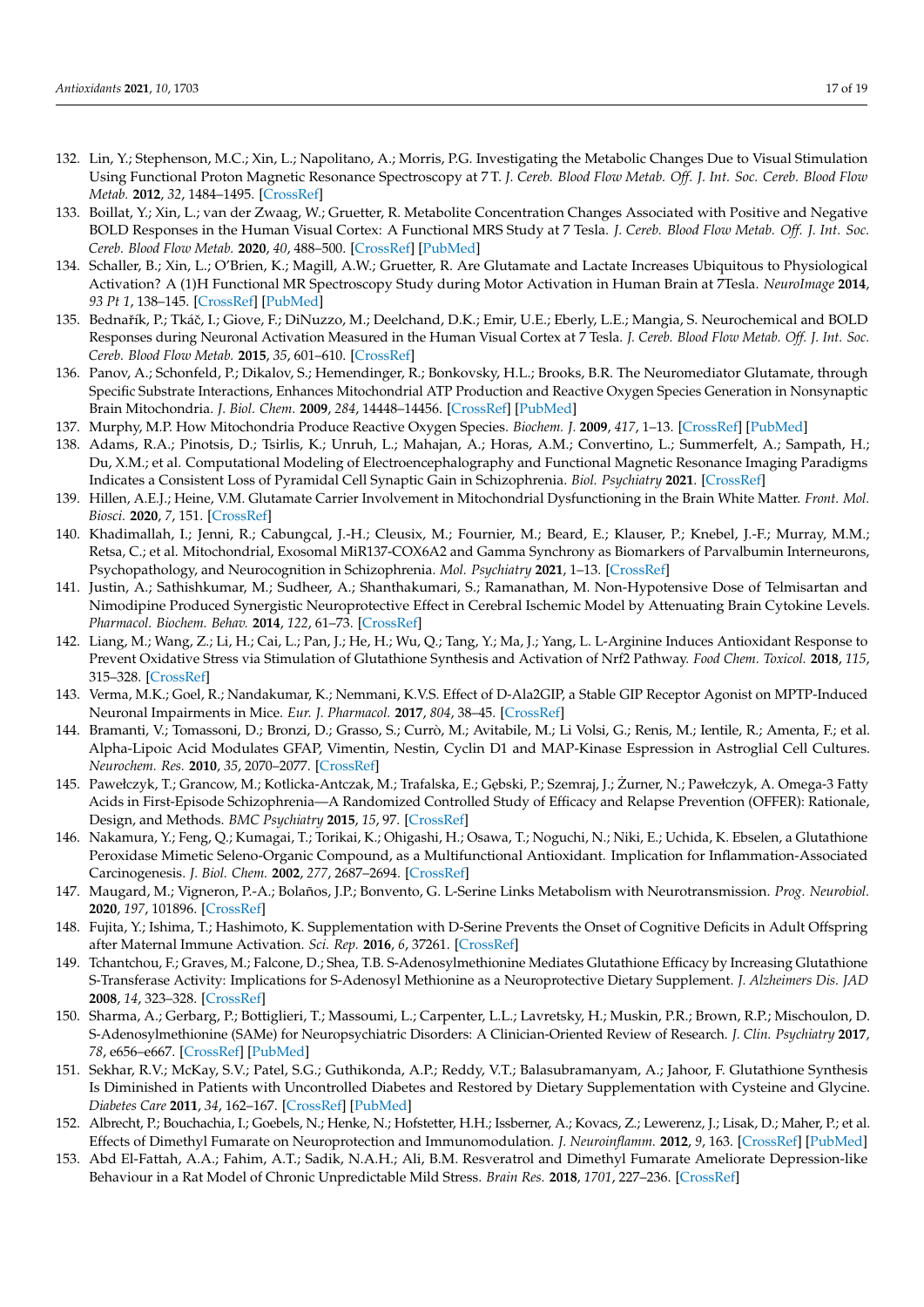- <span id="page-17-4"></span>154. Lavoie, S.; Chen, Y.; Dalton, T.P.; Gysin, R.; Cuénod, M.; Steullet, P.; Do, K.Q. Curcumin, Quercetin, and TBHQ Modulate Glutathione Levels in Astrocytes and Neurons: Importance of the Glutamate Cysteine Ligase Modifier Subunit. *J. Neurochem.* **2009**, *108*, 1410–1422. [\[CrossRef\]](http://doi.org/10.1111/j.1471-4159.2009.05908.x) [\[PubMed\]](http://www.ncbi.nlm.nih.gov/pubmed/19183254)
- <span id="page-17-5"></span>155. Miodownik, C.; Lerner, V.; Kudkaeva, N.; Lerner, P.P.; Pashinian, A.; Bersudsky, Y.; Eliyahu, R.; Kreinin, A.; Bergman, J. Curcumin as Add-On to Antipsychotic Treatment in Patients with Chronic Schizophrenia: A Randomized, Double-Blind, Placebo-Controlled Study. *Clin. Neuropharmacol.* **2019**, *42*, 117–122. [\[CrossRef\]](http://doi.org/10.1097/WNF.0000000000000344) [\[PubMed\]](http://www.ncbi.nlm.nih.gov/pubmed/31045590)
- <span id="page-17-21"></span>156. Rodríguez-Navarro, J.A.; Rodríguez, L.; Casarejos, M.J.; Solano, R.M.; Gómez, A.; Perucho, J.; Cuervo, A.M.; García de Yébenes, J.; Mena, M.A. Trehalose Ameliorates Dopaminergic and Tau Pathology in Parkin Deleted/Tau Overexpressing Mice through Autophagy Activation. *Neurobiol. Dis.* **2010**, *39*, 423–438. [\[CrossRef\]](http://doi.org/10.1016/j.nbd.2010.05.014)
- <span id="page-17-6"></span>157. Sinha, R.; Sinha, I.; Calcagnotto, A.; Trushin, N.; Haley, J.S.; Schell, T.D.; Richie, J.P. Oral Supplementation with Liposomal Glutathione Elevates Body Stores of Glutathione and Markers of Immune Function. *Eur. J. Clin. Nutr.* **2018**, *72*, 105–111. [\[CrossRef\]](http://doi.org/10.1038/ejcn.2017.132)
- <span id="page-17-7"></span>158. Zortea, K.; Franco, V.C.; Guimarães, P.; Belmonte-de-Abreu, P.S. Resveratrol Supplementation Did Not Improve Cognition in Patients with Schizophrenia: Results from a Randomized Clinical Trial. *Front. Psychiatry* **2016**, *7*, 159. [\[CrossRef\]](http://doi.org/10.3389/fpsyt.2016.00159) [\[PubMed\]](http://www.ncbi.nlm.nih.gov/pubmed/27695423)
- <span id="page-17-8"></span>159. Kode, A.; Rajendrasozhan, S.; Caito, S.; Yang, S.-R.; Megson, I.L.; Rahman, I. Resveratrol Induces Glutathione Synthesis by Activation of Nrf2 and Protects against Cigarette Smoke-Mediated Oxidative Stress in Human Lung Epithelial Cells. *Am. J. Physiol. Lung Cell. Mol. Physiol.* **2008**, *294*, L478–L488. [\[CrossRef\]](http://doi.org/10.1152/ajplung.00361.2007)
- <span id="page-17-9"></span>160. Mert, D.G.; Turgut, N.H.; Arslanbas, E.; Gungor, H.; Kara, H. The Influence of Quercetin on Recognition Memory and Brain Oxidative Damage in a Ketamine Model of Schizophrenia. *Psychiatry Clin. Psychopharmacol.* **2019**, *29*, 1–7. [\[CrossRef\]](http://doi.org/10.1080/24750573.2018.1442670)
- <span id="page-17-10"></span>161. Schwartz, D.L. Quercetin as an Augmentation Agent in Schizophrenia. *J. Clin. Psychopharmacol.* **2016**, *36*, 282–283. [\[CrossRef\]](http://doi.org/10.1097/JCP.0000000000000498) [\[PubMed\]](http://www.ncbi.nlm.nih.gov/pubmed/27035495)
- <span id="page-17-11"></span>162. Suresh, P.; Raju, A.B. Antidopaminergic Effects of Leucine and Genistein on Shizophrenic Rat Models. *Neurosci. Riyadh Saudi Arab.* **2013**, *18*, 235–241.
- <span id="page-17-12"></span>163. Torrens-Mas, M.; Pons, D.-G.; Sastre-Serra, J.; Oliver, J.; Roca, P. Sexual Hormones Regulate the Redox Status and Mitochondrial Function in the Brain. Pathological Implications. *Redox Biol.* **2020**, *31*, 101505. [\[CrossRef\]](http://doi.org/10.1016/j.redox.2020.101505)
- <span id="page-17-13"></span>164. Mussard, E.; Cesaro, A.; Lespessailles, E.; Legrain, B.; Berteina-Raboin, S.; Toumi, H. Andrographolide, a Natural Antioxidant: An Update. *Antioxidants* **2019**, *8*, 571. [\[CrossRef\]](http://doi.org/10.3390/antiox8120571)
- <span id="page-17-14"></span>165. Schopfer, F.J.; Vitturi, D.A.; Jorkasky, D.K.; Freeman, B.A. Nitro-Fatty Acids: New Drug Candidates for Chronic Inflammatory and Fibrotic Diseases. *Nitric Oxide Biol. Chem.* **2018**, *79*, 31–37. [\[CrossRef\]](http://doi.org/10.1016/j.niox.2018.06.006)
- <span id="page-17-15"></span>166. Lynch, D.R.; Farmer, J.; Hauser, L.; Blair, I.A.; Wang, Q.Q.; Mesaros, C.; Snyder, N.; Boesch, S.; Chin, M.; Delatycki, M.B.; et al. Safety, Pharmacodynamics, and Potential Benefit of Omaveloxolone in Friedreich Ataxia. *Ann. Clin. Transl. Neurol.* **2019**, *6*, 15–26. [\[CrossRef\]](http://doi.org/10.1002/acn3.660) [\[PubMed\]](http://www.ncbi.nlm.nih.gov/pubmed/30656180)
- <span id="page-17-16"></span>167. Pinto, M.C.X.; Mourão, F.A.G.; Binda, N.S.; Leite, H.R.; Gomez, M.V.; Massensini, A.R.; Gomez, R.S. Pharmacological Induction of Ischemic Tolerance in Hippocampal Slices by Sarcosine Preconditioning. *Neurochem. Int.* **2012**, *61*, 713–720. [\[CrossRef\]](http://doi.org/10.1016/j.neuint.2012.06.018) [\[PubMed\]](http://www.ncbi.nlm.nih.gov/pubmed/22750492)
- <span id="page-17-17"></span>168. Curtis, D. A Possible Role for Sarcosine in the Management of Schizophrenia. *Br. J. Psychiatry* **2019**, *215*, 697–698. [\[CrossRef\]](http://doi.org/10.1192/bjp.2019.194)
- <span id="page-17-19"></span>169. Tsilioni, I.; Taliou, A.; Francis, K.; Theoharides, T.C. Children with Autism Spectrum Disorders, Who Improved with a Luteolin-Containing Dietary Formulation, Show Reduced Serum Levels of TNF and IL-6. *Transl. Psychiatry* **2015**, *5*, e647. [\[CrossRef\]](http://doi.org/10.1038/tp.2015.142)
- <span id="page-17-20"></span>170. Pereira, R.B.; Sousa, C.; Costa, A.; Andrade, P.B.; Valentão, P. Glutathione and the Antioxidant Potential of Binary Mixtures with Flavonoids: Synergisms and Antagonisms. *Molecules* **2013**, *18*, 8858–8872. [\[CrossRef\]](http://doi.org/10.3390/molecules18088858) [\[PubMed\]](http://www.ncbi.nlm.nih.gov/pubmed/23892632)
- <span id="page-17-0"></span>171. Yagishita, Y.; Gatbonton-Schwager, T.N.; McCallum, M.L.; Kensler, T.W. Current Landscape of NRF2 Biomarkers in Clinical Trials. *Antioxidants* **2020**, *9*, 716. [\[CrossRef\]](http://doi.org/10.3390/antiox9080716)
- <span id="page-17-1"></span>172. Yolland, C.O.; Hanratty, D.; Neill, E.; Rossell, S.L.; Berk, M.; Dean, O.M.; Castle, D.J.; Tan, E.J.; Phillipou, A.; Harris, A.W.; et al. Meta-Analysis of Randomised Controlled Trials with N-Acetylcysteine in the Treatment of Schizophrenia. *Aust. N. Z. J. Psychiatry* **2019**, 4867419893439. [\[CrossRef\]](http://doi.org/10.1177/0004867419893439)
- <span id="page-17-2"></span>173. Conus, P.; Seidman, L.J.; Fournier, M.; Xin, L.; Cleusix, M.; Baumann, P.S.; Ferrari, C.; Cousins, A.; Alameda, L.; Gholam-Rezaee, M.; et al. N-Acetylcysteine in a Double-Blind Randomized Placebo-Controlled Trial: Toward Biomarker-Guided Treatment in Early Psychosis. *Schizophr. Bull.* **2018**, *44*, 317–327. [\[CrossRef\]](http://doi.org/10.1093/schbul/sbx093) [\[PubMed\]](http://www.ncbi.nlm.nih.gov/pubmed/29462456)
- <span id="page-17-3"></span>174. Berk, M.; Malhi, G.S.; Gray, L.J.; Dean, O.M. The Promise of N-Acetylcysteine in Neuropsychiatry. *Trends Pharmacol. Sci.* **2013**, *34*, 167–177. [\[CrossRef\]](http://doi.org/10.1016/j.tips.2013.01.001) [\[PubMed\]](http://www.ncbi.nlm.nih.gov/pubmed/23369637)
- <span id="page-17-18"></span>175. Robledinos-Antón, N.; Fernández-Ginés, R.; Manda, G.; Cuadrado, A. Activators and Inhibitors of NRF2: A Review of Their Potential for Clinical Development. *Oxid. Med. Cell. Longev.* **2019**, *2019*, 9372182. [\[CrossRef\]](http://doi.org/10.1155/2019/9372182) [\[PubMed\]](http://www.ncbi.nlm.nih.gov/pubmed/31396308)
- <span id="page-17-22"></span>176. Girgis, R.R.; Baker, S.; Mao, X.; Gil, R.; Javitt, D.C.; Kantrowitz, J.T.; Gu, M.; Spielman, D.M.; Ojeil, N.; Xu, X.; et al. Effects of Acute N-Acetylcysteine Challenge on Cortical Glutathione and Glutamate in Schizophrenia: A Pilot In Vivo Proton Magnetic Resonance Spectroscopy Study. *Psychiatry Res.* **2019**, *275*, 78–85. [\[CrossRef\]](http://doi.org/10.1016/j.psychres.2019.03.018)
- <span id="page-17-23"></span>177. Kubo, E.; Chhunchha, B.; Singh, P.; Sasaki, H.; Singh, D.P. Sulforaphane Reactivates Cellular Antioxidant Defense by Inducing Nrf2/ARE/Prdx6 Activity during Aging and Oxidative Stress. *Sci. Rep.* **2017**, *7*, 14130. [\[CrossRef\]](http://doi.org/10.1038/s41598-017-14520-8)
- <span id="page-17-24"></span>178. Vomund, S.; Schäfer, A.; Parnham, M.J.; Brüne, B.; von Knethen, A. Nrf2, the Master Regulator of Anti-Oxidative Responses. *Int. J. Mol. Sci.* **2017**, *18*, 2772. [\[CrossRef\]](http://doi.org/10.3390/ijms18122772)